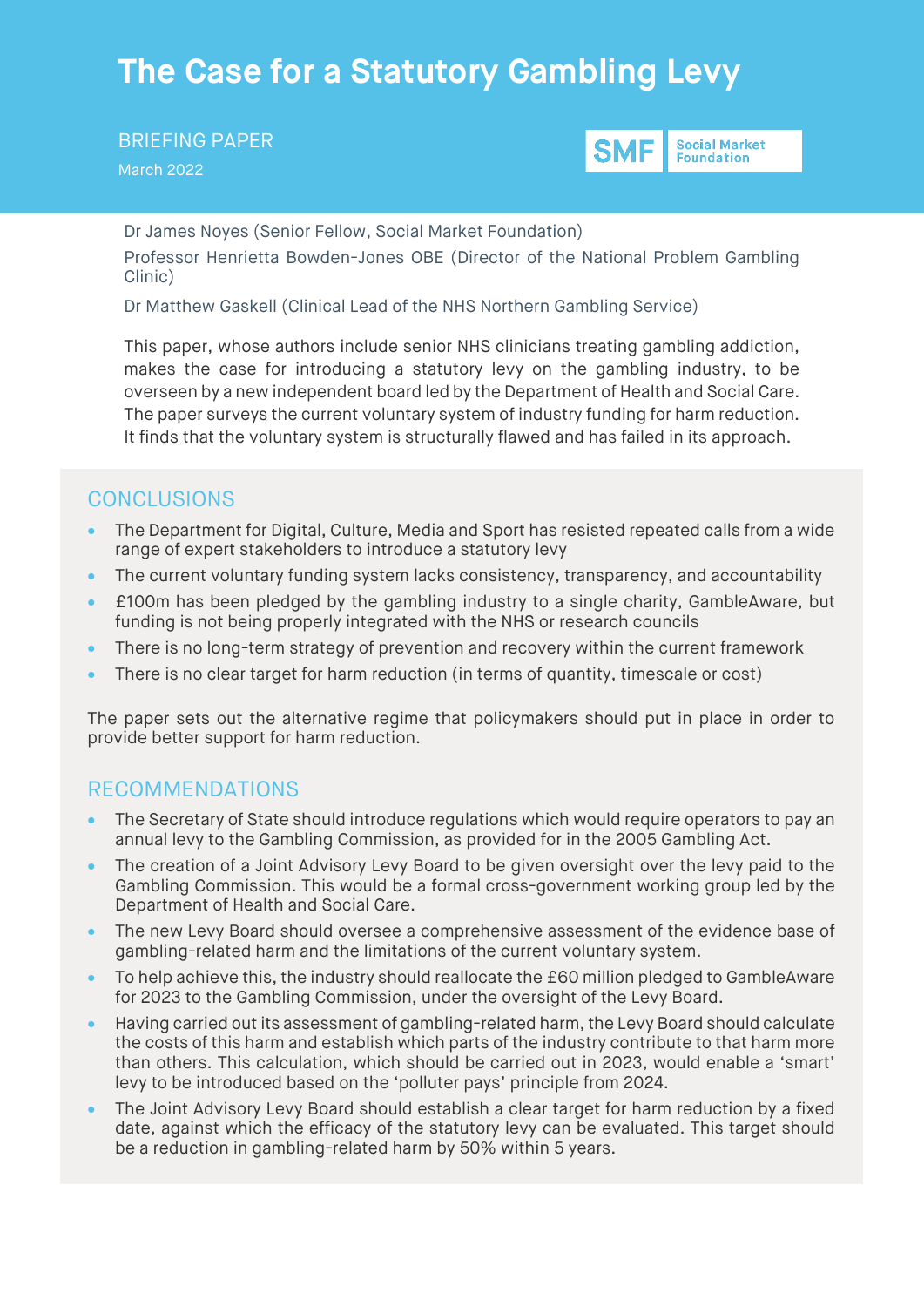# **CONTENTS**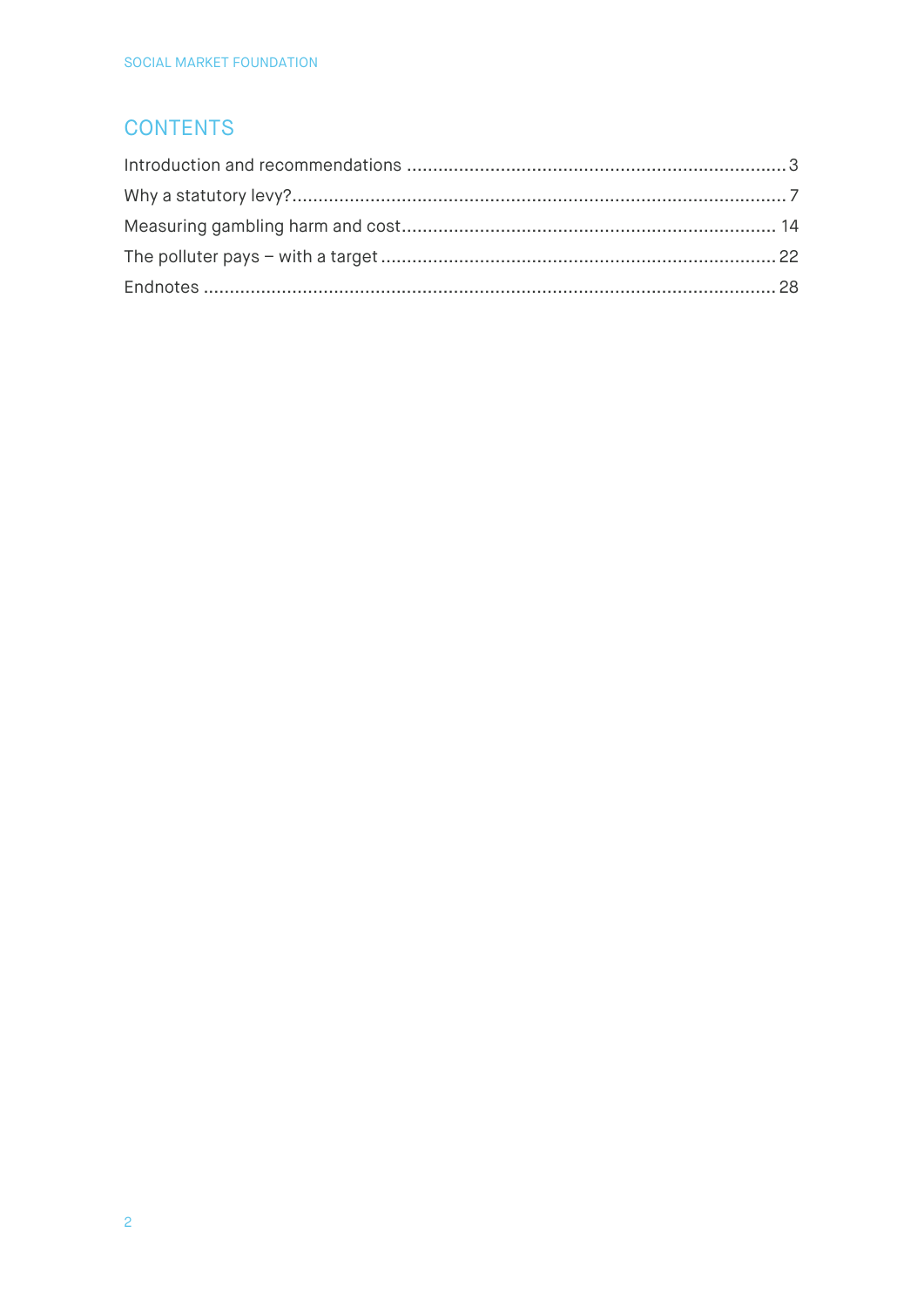# <span id="page-2-0"></span>INTRODUCTION AND RECOMMENDATIONS

The Government is on record as stating that gambling harm is a public health issue, yet there is no statutory or formal function for the funding of services that would reduce this harm within an integrated health system. Instead, an informal arrangement exists whereby the gambling industry makes voluntary contributions to a list of approved service providers, with the bulk of funding given to a single charity, GambleAware. There is no framework for the integration of NHS services, no clinical modelling, no evaluation of the long-term impact of the current treatment system, no independent regulation via the Care Quality Commission, no coordinated oversight from research councils over the research into harm, no consistency in funding decisions, and serious questions have been asked about the independence of this funding from the influence of the gambling industry. Furthermore, decisions about the funding of healthcare services are not overseen by experts at the Department of Health and Social Care, as would be expected, but rather officials at the Department for Digital, Culture, Media and Sport.

Section 123 of the 2005 Gambling Act allows for the Secretary of State to make regulations requiring gambling operators to pay an annual levy to the Gambling Commission, including the option to determine the amount of the levy by reference to a percentage of operators' profits. This provision is echoed in the Government's Gambling Act Review, which states in its call for evidence that if the industry's voluntary contributions fail to deliver on funding needs, the Government will look at the case for alternative mechanisms, including a statutory levy. Section 123 of the Gambling Act does not make reference to hypothecated taxation. Instead, it provides for a system of funding – which could be either voluntary or statutory – drawn from industry revenue and allocated to specific functions.

Dozens of academics, leading clinicians and parliamentarians from across the political spectrum have called for an end to the current voluntary arrangement and the introduction of a statutory levy. GambleAware itself and the advisory board to the Gambling Commission have also called for the introduction of a statutory levy – a levy which is already provided for in the existing legislation and which is within the gift of the Secretary of State to introduce. Yet despite these calls, and the overwhelming consensus for change, the voluntary arrangement between DCMS, GambleAware, and the gambling industry remains in place.

This paper lays out the case for the introduction of a statutory levy drawn from the revenues of the gambling industry to fund the prevention, research, education, treatment and long-term reduction of gambling-related harm.

#### We argue that:

- The Government has ignored repeated calls from a wide range of stakeholders to introduce a statutory levy, despite provision for a levy already being included in the existing legislation.
- The current voluntary funding system lacks consistency, transparency, and accountability.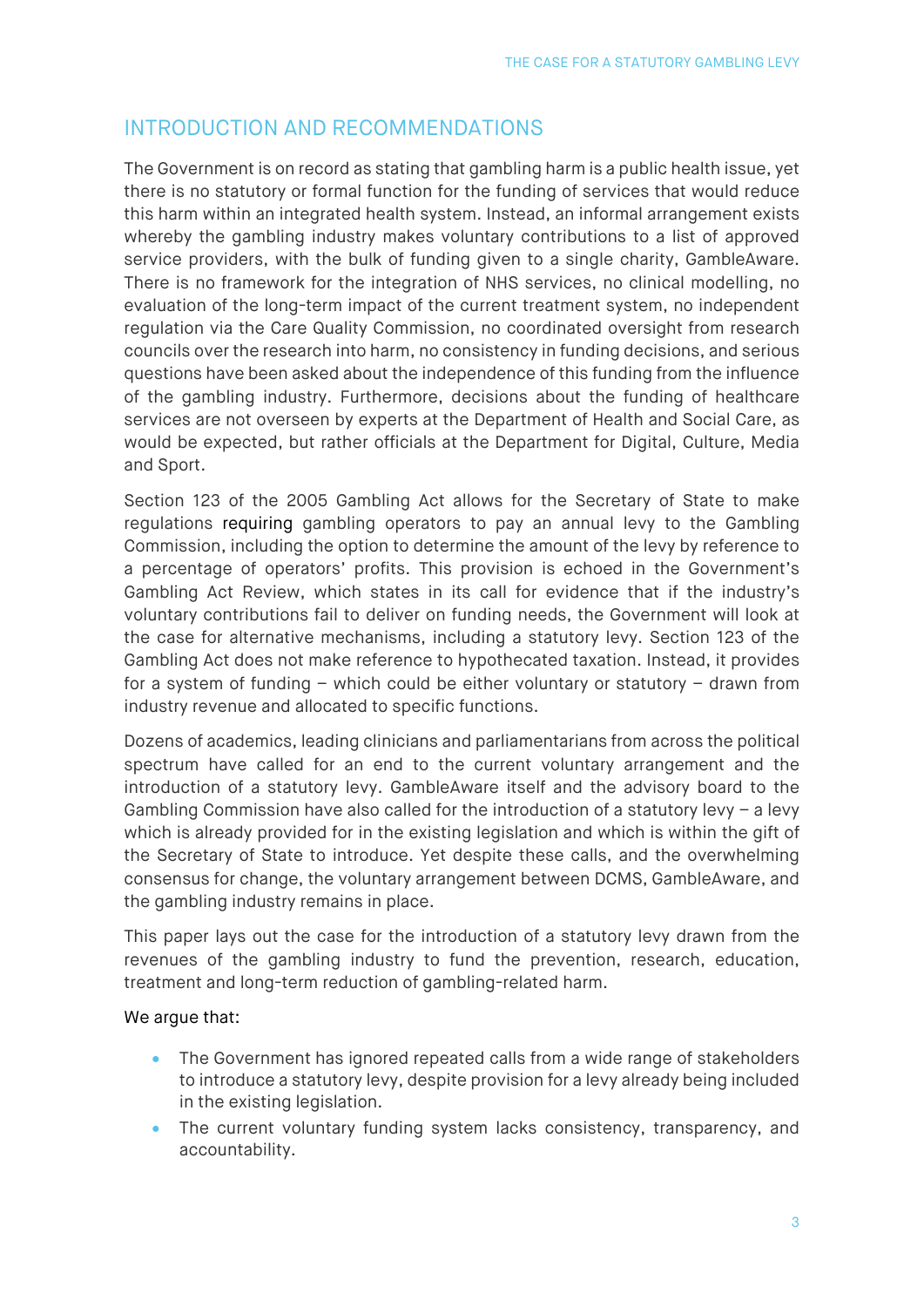- Significant funds (in excess of £100 million) have already been pledged by the largest gambling operators to provide counselling and treatment services, yet these funds are not being distributed in a fully independent or efficient manner.
- Despite repeated calls from parliamentarians, clinicians, and the academic community for a better understanding of gambling-related harm, some of the evidence base has been impeded by inadequate and inaccurate research into prevention and treatment, including research which is not wholly independent from the gambling industry.
- At present, there is not a formal framework that harmonises the commissioning of services and the provision of those services (for example, the Department of Health and Social Care has limited oversight over healthcare services funded by the current voluntary system).
- A long-term strategy of prevention and recovery is not properly integrated within the framework for the funding of research, education, and treatment.
- At present, there is no clear target for harm reduction (in terms of quantity, cost, or timescale).

#### The paper will make the following six recommendations:

- 1. A statutory levy is already provided for in the existing legislation and there is widespread support from almost all major voices in the gambling reform debate for a levy to be introduced. Furthermore, the largest operators currently active in Great Britain have already made a voluntary pledge of up to 1% of their Gross Gambling Yield (GGY) towards the funding of research, education, and treatment (RET) – money which should be distributed through a formal framework rather than informal arrangement. There is no reason for the Government to oscillate any longer on this matter, or to use the ongoing review of the 2005 Gambling Act as a reason for further delay in introducing a formal framework for RET funding. *We therefore recommend that the Secretary of State makes a commitment to use their power to introduce regulations which would require operators to pay an annual levy to the Gambling Commission, as stipulated in Section 123 of the 2005 Gambling Act, and that this commitment should be included in the Gambling Act Review white paper*.
- 2. The current system allows for a levy in the context of the Department for Digital, Culture, Media and Sport's oversight of gambling legislation and regulation. Yet treatment done by healthcare professionals requires expert oversight by the NHS and the Department of Health and Social Care, while academic research benefits from the support structures of universities and the research councils. Despite the need for a formal framework that could combine these different organisations and public agencies, RET funding is instead channelled through a voluntary system of informal arrangements overseen by a government department which lacks, by definition, the research and treatment expertise needed to integrate them properly. *We therefore recommend the creation of a Joint Advisory Levy Board to be given leadership and oversight over the levy paid to the Gambling Commission: a formal cross-government working group which is led by the Department of Health and Social Care, acting in consultation with academics, clinicians, independent service providers, the relevant*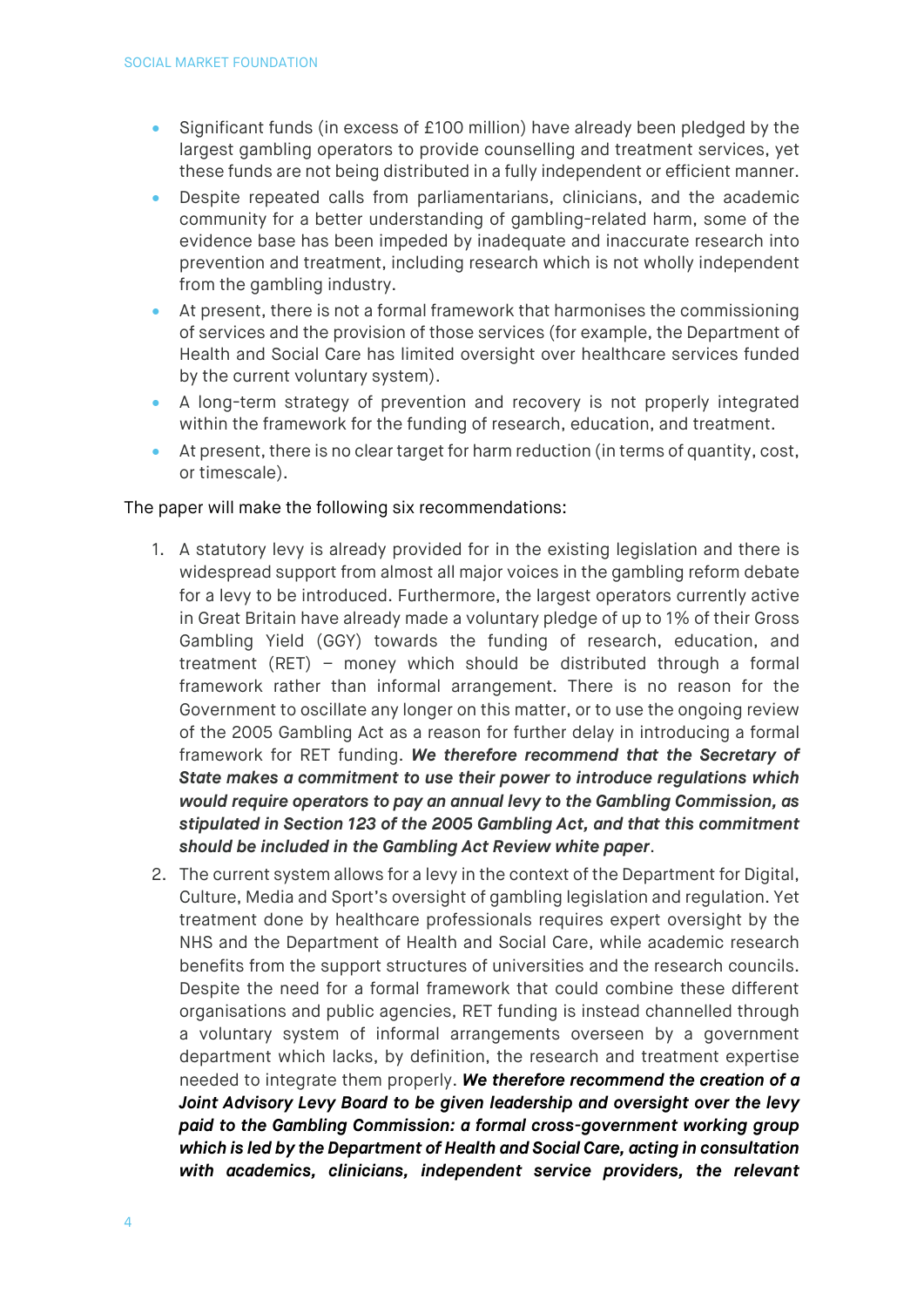*research councils, the Gambling Commission and its advisory boards, lived experience and stakeholders from the Department for Digital, Culture, Media and Sport and the Department for Education.* The creation of the Joint Advisory Levy Board would not diminish the roles of either DCMS or the Gambling Commission in other aspects of gambling legislation and regulation, and would be possible within the parameters of the 2005 Gambling Act.

- 3. In 2019, the main gambling operators currently active in Great Britain entered into a voluntary arrangement to provide £100 million over a four-year period (with 1% of GGY pledged for the final year in 2023, equating to around £60 million) for treatment and counselling services. A single charity, GambleAware, is the beneficiary of this arrangement, despite the fact that NHS services have been underfunded during the same time period, that GambleAware acknowledges the need to "develop" its evidence base and has itself called for the introduction of a mandatory levy. We argue that £100 million is a significant amount of money – and authority – to give to a single charity when it is widely agreed that resources are needed to integrate the work of the NHS, public agencies, and local authorities within a formal framework of harm reduction. Without a sufficient understanding of gambling-related harm, an adequate framework to achieve harm prevention, and without full independence, these funds risk being spent inefficiently. *We therefore recommend that the first priority of the new Joint Advisory Levy Board should be to oversee a comprehensive and independent assessment of both the evidence base of gambling-related harm and the limitations of the current voluntary system.* It makes no sense to allow the current four-year funding arrangement between the gambling operators and GambleAware to continue while such an assessment is being carried out. In practice, this means that the operators should be encouraged to reallocate the £60 million pledged to GambleAware for 2023 to the Gambling Commission under the oversight of the Joint Advisory Levy Board. This would ensure maximum efficiency (and accountability) in the distribution of those resources, while maintaining existing treatment programmes until a new framework has been developed.
- 4. At present, funding is directed to projects which contribute to the Research, Education and Treatment (RET) of gambling-related harm. Yet research shows that both prevention and long-term recovery are also essential components in reducing that harm in society. We argue that the current framework of RET needs to fully integrate long-term harm Prevention (P) and Recovery (R). *We therefore recommend that the Government and the Gambling Commission change future references about 'RET' in official documents to 'PRETR' (Prevention, Research, Education, Treatment, and Recovery), and that the Joint Advisory Levy Board's assessment of the evidence base is based on this same principle.*
- 5. There has been a debate over whether the levy should be set at 0.1% or 1% of GGY (or somewhere in-between), whether it should be a hypothecated tax, and whether it should be a fixed industry-wide percentage or instead be subject to a 'smart' assessment of harm based on the 'polluter pays' principle. *Having carried out its assessment of the evidence base of gambling-related harm and*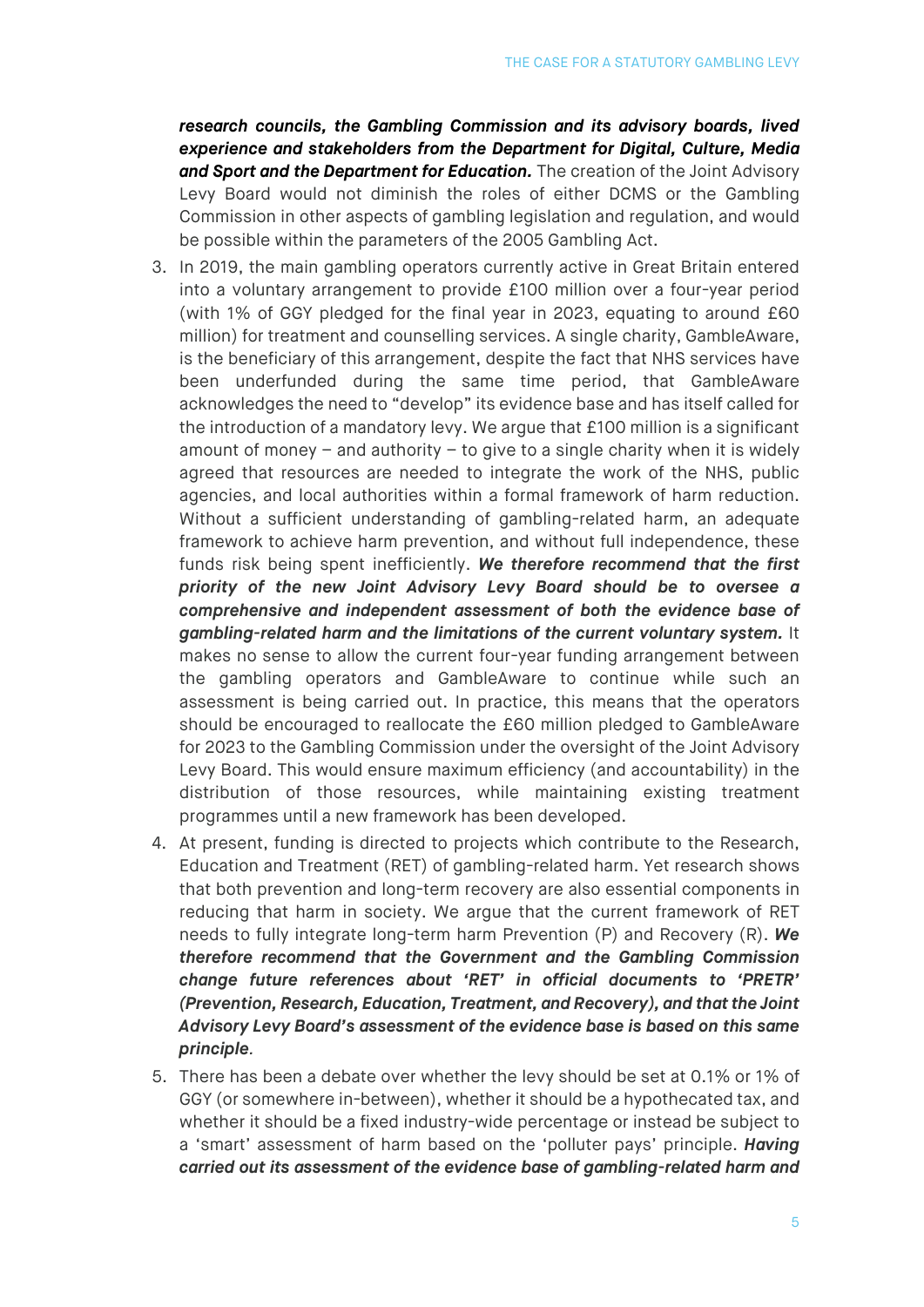*the limitations of the voluntary system, we recommend that the Joint Advisory Levy Board then assesses the costs of this harm and calculates which parts of the industry contribute to that harm more than others. This calculation, which should be carried out in 2023, would enable a 'smart' levy to be introduced based on the polluter pays principle from 2024.* We do not anticipate in this paper whether the levy would remain at the current pledge of 1% or would increase or decrease according to the Levy Board's calculation of need, harm, and cost. And we recognise that it is of course possible that if harm is reduced over time, the rate of the levy which meets the costs of that harm would reduce also. However, we also recognise that the integration of both prevention and long-term recovery as part of the existing RET strategy would, in likelihood, require a financial commitment that is equal to the current voluntary pledge of £60 million per year. The role of the Levy Board will be to determine the basis on which the levy will be set.

6. Finally, *we recommend that, with the introduction of a smart levy in 2024 and the anticipated regulatory changes from the Gambling Act Review, a clear target should be set to reduce the quantity of total gambling-related harm. This target should be a reduction in gambling-related harm by 50% within 5 years.* The Joint Advisory Levy Board should have responsibility for achieving this target, with independent evaluation carried out by DHSC in 2030, in order to inform future regulatory change.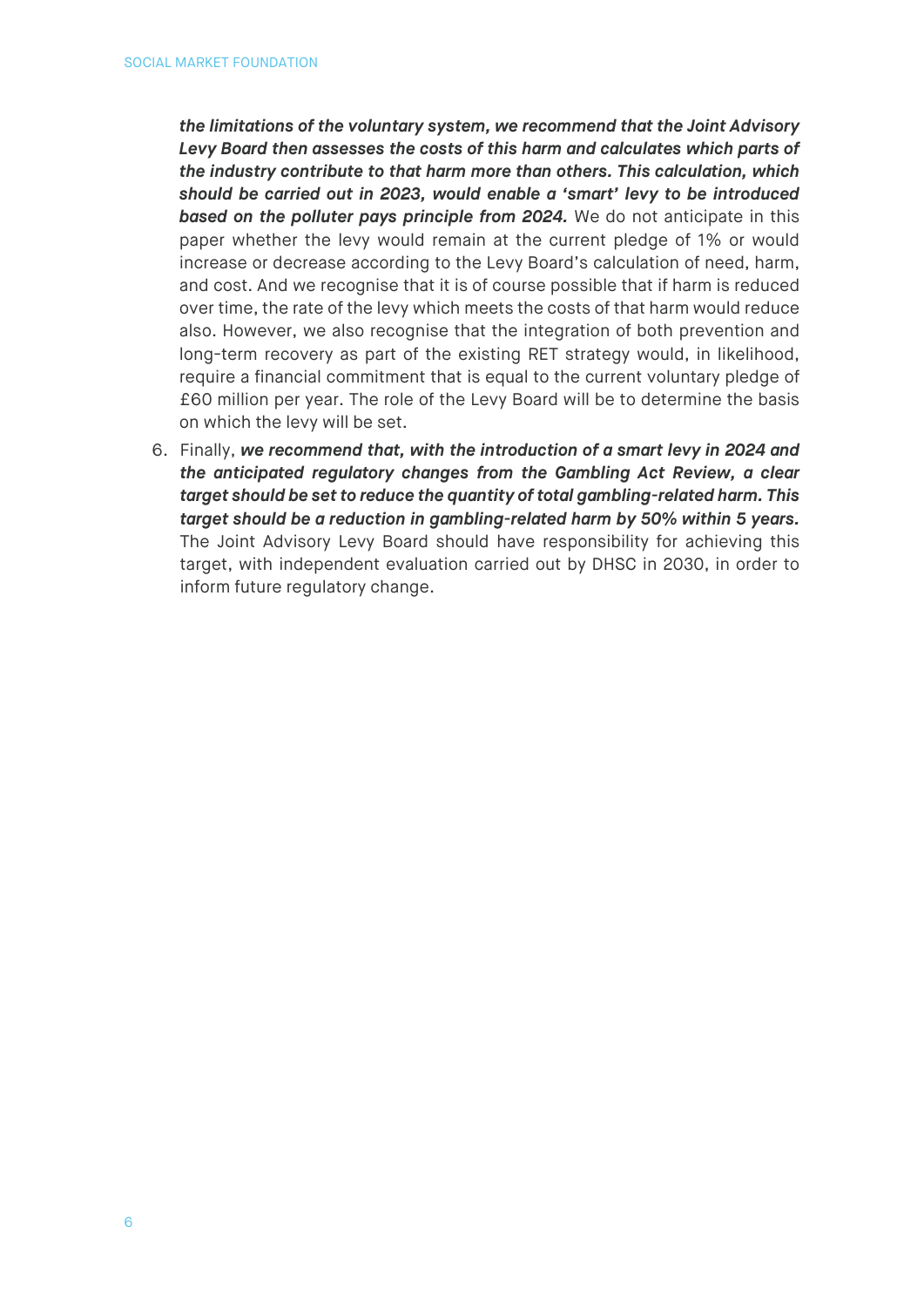# <span id="page-6-0"></span>WHY A STATUTORY LEVY?

Gambling-related harm is recognised by the UK Government to be a public health problem. In December 2021, the minister responsible for gambling, Chris Philp, gave a keynote speech at the annual GambleAware conference in which he said that "the Government considers gambling-related harm to be a health issue and a public health issue, and preventing harm is an essential objective of our gambling regulation."[1](#page-27-1)

In this paper, we shall examine some of the questions around harm in more detail. It has been claimed in a World Health Organisation report on the epidemiology and impact of gambling disorder that the burden of gambling harm appears to be of a similar magnitude to alcohol misuse and major depression, and "substantially higher than harm attributed to drug dependence disorder".<sup>[2](#page-27-2)</sup> Together with real life stories about the destructive effects of this harm on individuals and families featuring in the media almost every day, as well as concerns over the number of gambling-related suicides in the country each year, $3$  there is a renewed focus in government on reducing gambling harms as part of its review of the 2005 Gambling Act – a review which "recognises the essential public health elements to any discussion of gambling", while stating that "the Department for Health and Social Care will continue work to expand and improve the treatment of gambling-related harms alongside other addictions like drugs and alcohol."[4](#page-27-4)

One of the principal ways to achieve this aim has been the funding of research, education, and treatment. As outlined in the Advisory Board for Safer Gambling's 2020 report on a statutory levy, RET funding has been facilitated for a number of years via voluntary contributions from the gambling industry to a nominated charity, GambleAware, which has a "framework agreement" with the Gambling Commission to deliver the National Strategy to Reduce Gambling Harms.<sup>[5](#page-27-5)</sup> Resources from these contributions have been distributed across a wide range of third sector organisations, academic institutions and two NHS providers, with a benchmark set for the industry to contr[i](#page-6-1)bute 0.1% of Gross Gambling Yield,<sup>i</sup> equating to around £10 million a year. In 2018/19, GambleAware received £9.6 million in donations, with just over half of this spent on treatment.<sup>6</sup>

Since 2020, the Social Responsibility Code of the Licence Conditions and Codes of Practice (LCCP) has required licensees to make an annual financial contribution to one or more organisations on a list approved by the Gambling Commission. Specifically, operators must make a contribution to each of research, prevention, and treatment, ensure that these donations go to organisations on the approved RET list, and ensure that they have no connection to the recipient organisation. The Gambling Commission states that it does "not specify an amount which may be contributed as this could be seen as imposing a levy, which is a power reserved for Parliament."[7](#page-27-7) In addition, some operators unilaterally give funds to preferred research organisations, charities, and

<span id="page-6-1"></span><sup>i</sup> GGY is a metric used to calculate the revenue of the industry by deducting the total of any prizes or winnings owed by an operator from the total of any stakes (as well as any amounts accrued) paid to the operator. See [https://www.gamblingcommission.gov.uk/about](https://www.gamblingcommission.gov.uk/about-us/guide/page/definitions-of-terms)[us/guide/page/definitions-of-terms](https://www.gamblingcommission.gov.uk/about-us/guide/page/definitions-of-terms)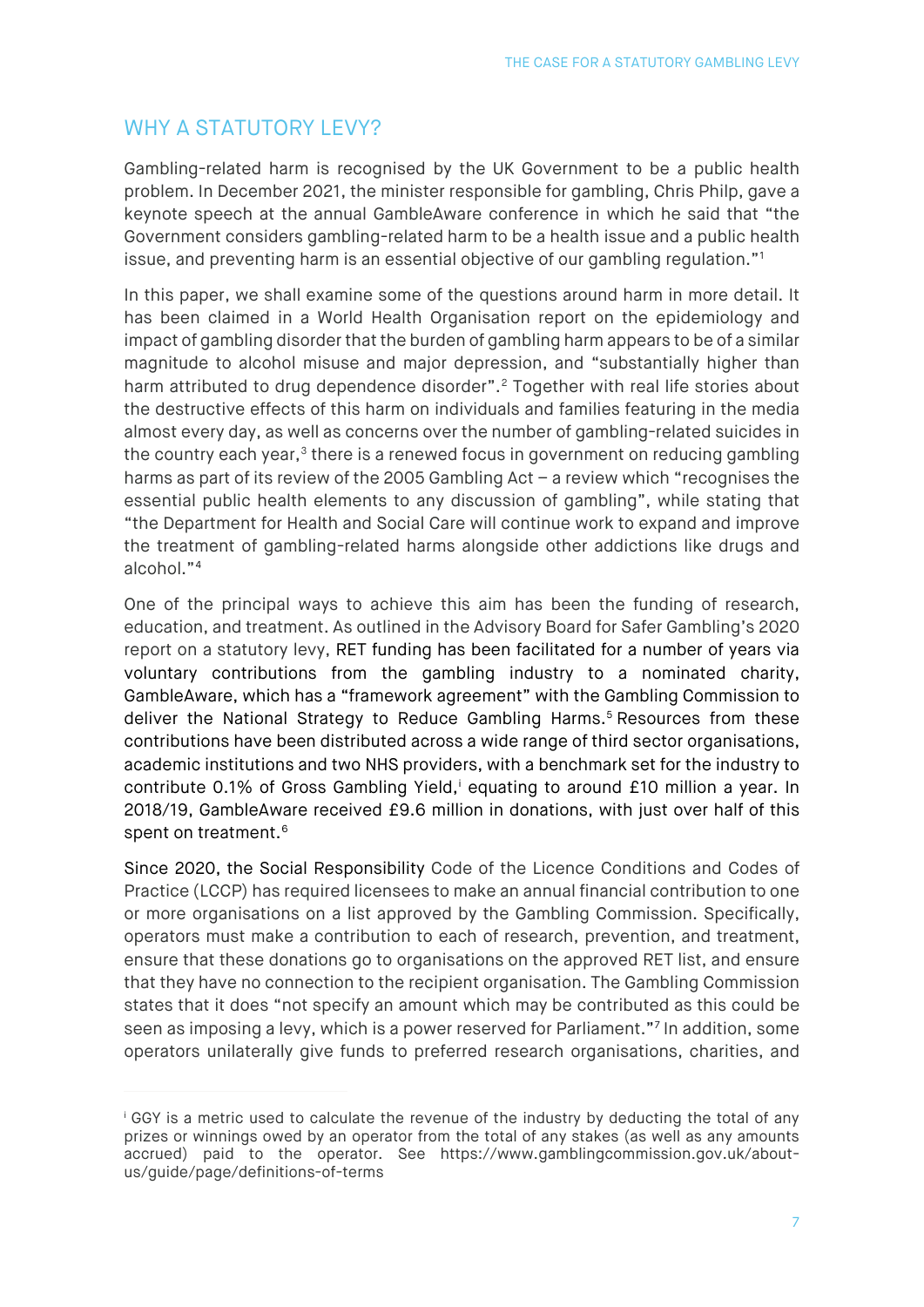service providers, and in 2019 the largest operators currently active in Great Britain pledged £100 million to counselling and treatment over the course of four years, with GambleAware nominated the recipient of this money in 2020.

We argue that this current arrangement is too informal and unpredictable to provide sustainable solutions to the problem at hand. The voluntary nature of contributions has meant that individual operators vary in what they donate, with some offering risible amounts. In an oral evidence session with DCMS officials at the House of Lords Select Committee, Lord Butler raised the point that "it has been said in the House of Lords that last year some of the companies gave insultingly small amounts. Best Bets gave £5 and another company, GFM Holdings, gave £1. Is there any other way of interpreting that other than cocking a snook at the levy?" The response to this question from DCMS' Head of Gambling and Lotteries was that "they do not appear to want to commit funds to GambleAware; that is true. They may be making some other contributions; they may not. But, yes, it means they are saying they do not want to pay the levy that GambleAware has asked them to pay."[8](#page-27-8)

The voluntary nature of the system also allows the gambling industry to decide not only how much to donate, but also when to donate and to whom. The resultant lack of stability in funding means that recipients cannot effectively plan for staffing, budgets and projects to reduce gambling harms. While the major operators have committed additional funds to the system until 2023, these funds are not measured against adequate metrics of harm, and the figure is likely an underestimation of what is required. The unpredictability of the voluntary system means that the industry maintains a degree of inappropriate control over funding, which diminishes the independence and agency of those service providers who are in receipt of its contributions.

This is an important point: when we say that the current system makes true independence impossible, we are not casting aspersions on the individual integrity of those who work for third sector organisations and service providers. Rather, we are highlighting a structural problem that is inherent to the voluntary system. As long as funding remains unpredictable, inadequate, or dependent on decisions made by gambling operators and their representatives, the system cannot be described – structurally speaking – as independent from the gambling industry.

An example of this structural problem is the £100 million recently pledged by the largest gambling operators to GambleAware. This pledge was negotiated between the five biggest operators in the UK in 2019  $-$  GVC (now Entain), William Hill, Flutter, SkyBet and Bet365 – and the Culture Secretary at the time, Jeremy Wright, and was made to a new charity founded by Lord Chadlington, Action Against Gambling Harms.

Wright announced the pledge in Parliament, saying that "today, five of the biggest gambling companies have agreed a series of measures that will deliver real and meaningful progress on support for problem gamblers… These companies, together, represent about half of the British commercial gambling industry". He continued, "I know that Members across the House have argued for a mandatory, statutory levy to procure funds for treatment and support in connection with problem gambling. I understand that argument. However, as the House knows, legislating for this would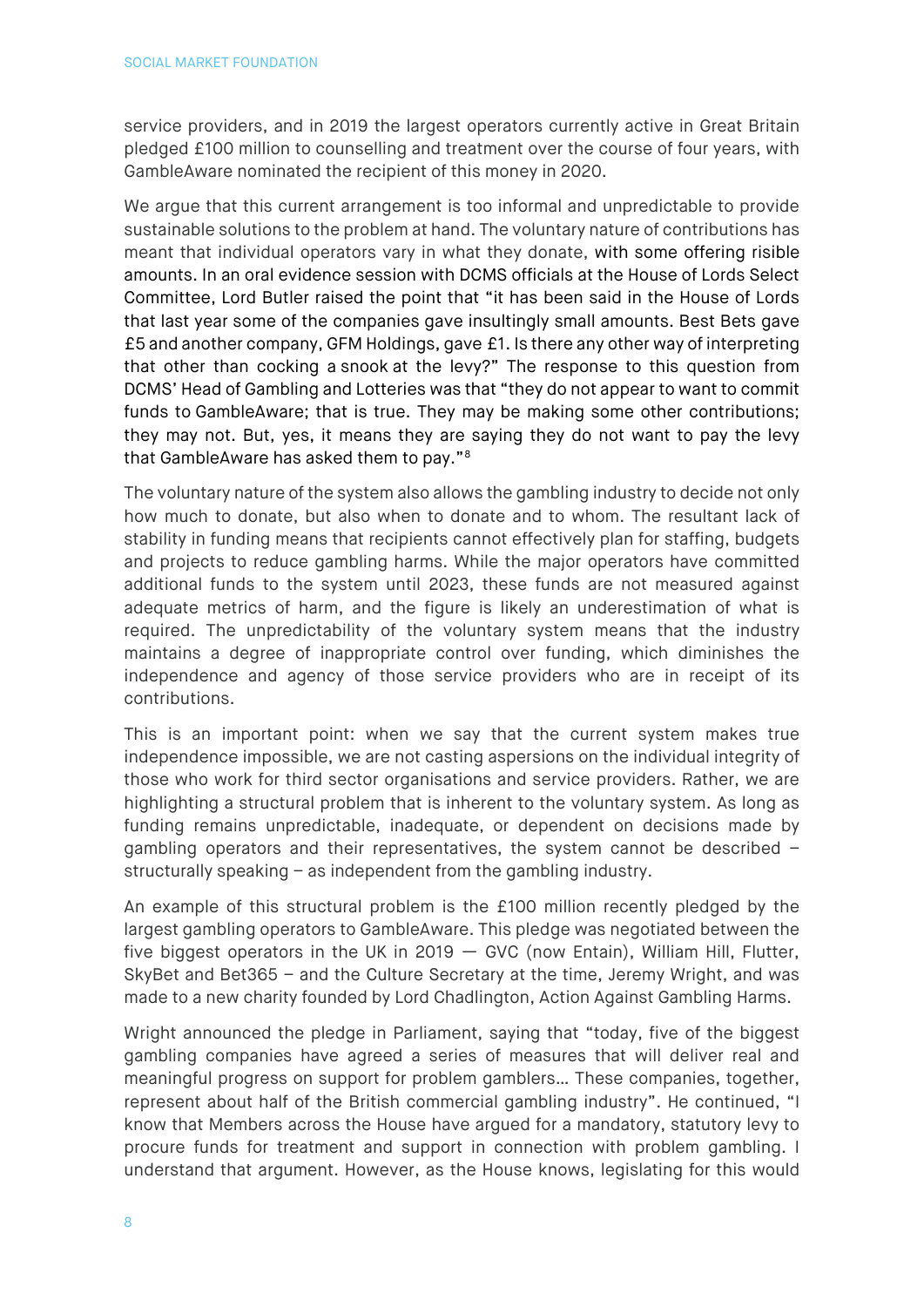take time – in all likelihood, more than a year – to complete. The proposal made this morning will deliver substantially increased support for problem gamblers this year… The Government reserves the right to pursue a mandatory route to funding if a voluntary route does not prove effective."[9](#page-27-9)

The main reason given by Wright for endorsing this voluntary arrangement was because introducing a statutory levy would, in his words, "take time – in all likelihood, more than a year – to complete". Yet a year after the pledge was made, the Betting and Gaming Council (BGC) announced that these same funds were being withdrawn from Action Against Gambling Harms and reallocated to GambleAware instead, stating that "ensuring that GambleAware are the main beneficiaries of this announcement recognises their independence, their links with the Department of Health and Social Care and health professionals and their acknowledged expertise as a commissioning body."[10](#page-27-10) The BGC's decision reneged on an agreement that had been announced in Parliament – leading campaigners to call it "an unexpected change of heart" which "proves the industry has too much influence on how the money is spent."[11](#page-27-11) The decision raised serious questions at the time about the focus of the research programme, and demonstrated how the industry remains in a position to choose – and change – what it funds, who it funds, and how.

Again, we recognise that GambleAware was not responsible for the BGC's reneging on a commitment that had been announced in Parliament. But that should not prevent us from pointing to the fundamental flaws in a voluntary system that allowed the industry to renege on their commitments in the first place. In the words of an open letter written by several dozen leading academics to the Government at the time and published in the *BMJ*, the BGC's change of heart "exemplifies the long-standing weakness of a funding system that allows the gambling industry to regulate the availability and distribution of vital funds to address gambling harms across our communities."<sup>[12](#page-27-12)</sup> It is precisely for this reason that the National UK Research Network for Behavioural Addictions (NUK-BA) has recently written in *The Lancet* that "funds should not be held or administered by any organisation that has potential conflicts of interest in relation to the gambling industry, such as dependency on the industry for the existence and future of its organisation."<sup>[13](#page-27-13)</sup>

In addition to these questions over independence and consistency, concerns have also been raised about the efficacy of the voluntary system. Gambling-related harms are recognised by the Government to be a health problem. Yet for gambling treatment, the voluntary levy bypasses the Department of Health and Social Care and NHS England, together with all the essential governance that goes along with treating health problems within integrated care systems. As a consequence, the treatment system, mostly funded by GambleAware, has systemic limitations. For example, only 2-3% of those with gambling problems come forward for support.<sup>[14](#page-27-14)</sup> Annual statistics for the National Gambling Treatment Service for 2020/21 show that the majority of referrals (93%) were self-made, with less than one per cent (0.7%) being made by  $GPs<sup>15</sup>$  $GPs<sup>15</sup>$  $GPs<sup>15</sup>$  – a reliance on self-referrals which demonstrates how gambling has not been embedded as part of the wider health system. Furthermore, there is little in the way of intervention for low- to moderate-level harms (due to cases not being identified early enough), little in the way of aftercare for what is a relapsing problem, no competency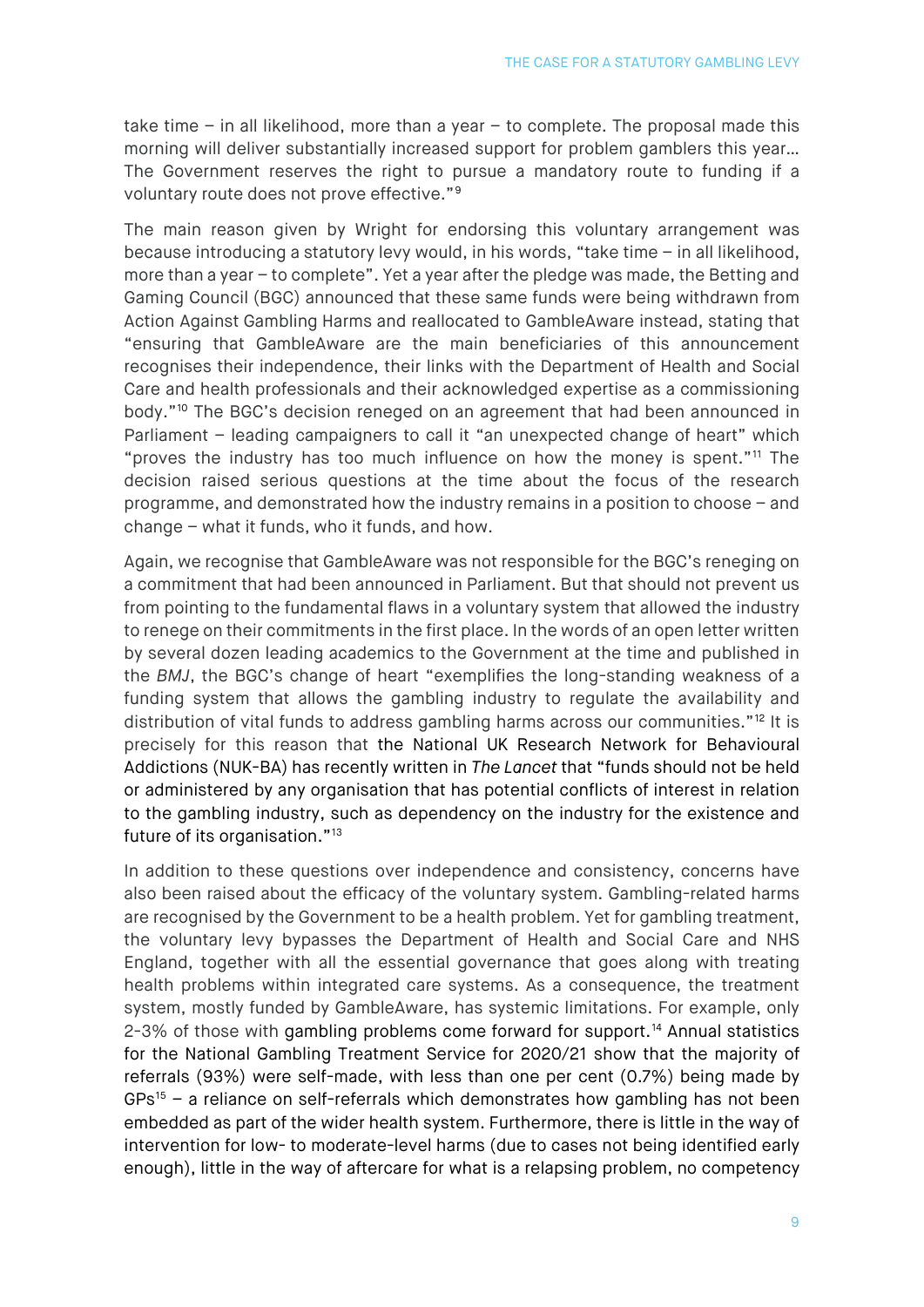framework or accredited training for frontline staff, no accredited training for frontline staff in gambling disorder and evidence-based practice, no overseeing to ensure evidence-based practice, no evaluation of the long-term impact of the current treatment system, and no independent regulation via the Care Quality Commission.

In other words, the current voluntary system is defined by indeterminate expectations and unpredictable contributions, with some operators volunteering the bare minimum, some operators favouring certain providers, and others giving significant resources to a single charity, GambleAware. There is an inherent lack of consistency, transparency, and accountability in the current voluntary system, leading the advisors to the Gambling Commission, the ABSG, to declare that the current model of funding "is no longer fit for purpose." We agree. It is time for the Government to introduce a statutory levy.

The Government's Review of the Gambling Act 2005 presents the opportunity for a statutory levy as follows: "Separately from licence fees paid to the Gambling Commission, gambling duties are collected by HMRC and payable to the Exchequer. These amounted to around £3bn in 2019–20. The Government also has a power in the current legislation to place a levy on operators payable to the Gambling Commission, which it could use to fund projects related to gambling related harm or its wider regulatory work. The Government has always been clear that should the industry's voluntary system for supporting projects and services related to problem gambling fail to deliver the level of funding necessary, it would look at the case for alternative funding mechanisms and all options would be considered, including a levy."[16](#page-27-16)

The mention of "power in the current legislation" is a reference to Section 123 of the 2005 Gambling Act, which allows the Secretary of State to make regulations requiring gambling operators to pay an annual levy to the Gambling Commission, including the option to determine the amount of the levy by reference to a percentage of operators' profits.<sup>[17](#page-27-17)</sup> According to the Act, money received by way of the levy would be used to provide financial assistance for projects related to addiction to gambling, other forms of harm or exploitation associated with gambling, or any of the licensing objectives – with the Commission allocating these funds "with the consent of the Treasury and of the Secretary of State". Section 123 of the Gambling Act does not make reference to hypothecated taxation. Instead, it provides for a system of funding – which could be either voluntary or statutory – drawn from industry revenue and allocated to specific functions.

In other words, the introduction of a statutory levy would allow for the following:

- A levy would be spent on projects related to addiction, harm, and/or the licensing objectives
- The amount of a levy could be tied to a percentage of industry profit or an alternative formula
- The allocation of a levy would involve the consent of both DCMS and the **Treasury**
- The levy would be treated as if it was part of the annual fee (see Section 100 of the  $Act^{18}$  $Act^{18}$  $Act^{18}$ , meaning that a licence would be revocable if the levy was not paid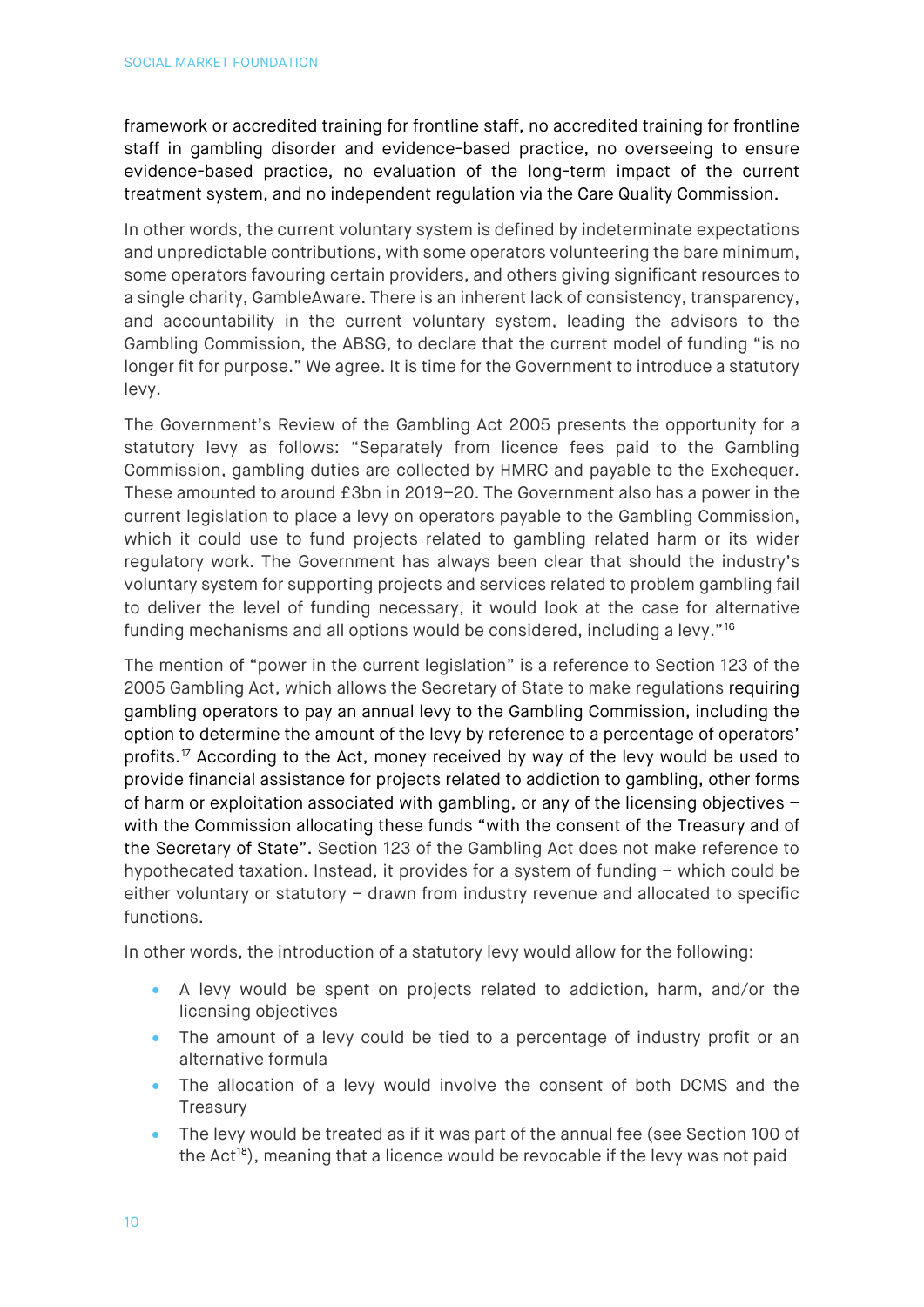- The levy would raise revenue to meet a specific cost caused by the activities of that industry without placing an additional burden on wider tax structures. The gambling levy is not a hypothecated tax
- The Secretary of State should consult the Gambling Commission before making regulations to introduce a levy

The Gambling Commission is advised by the Advisory Board for Safer Gambling, which has proposed that "a voluntary system to fund prevention and treatment of gambling harms is no longer fit for purpose. A statutory levy would be able to address many of the issues surrounding transparency, independence, equity and sustainability, and public confidence. It would also have the potential to raise significantly greater levels of funding needed to address gambling harms across Great Britain."[19](#page-27-19) The view of the Commission has been that "some form of statutory levy, providing reliable finance to underpin these activities, is the right way forward".<sup>[20](#page-27-20)</sup> Similarly, GambleAware itself "continues to advocate for a mandatory levy to fund research, prevention, and treatment services" due to the fact that the "voluntary nature of the current arrangements results inevitably in uncertainty of funding year to year and significant variations in cash flow within the year."[21](#page-28-0) In an opinion piece published in *The Times* last month, GambleAware trustee Baroness Armstrong wrote that "gambling is a serious public health issue" and that for the work of the National Gambling Treatment Service to be maintained, "sustained funding is needed which can only be provided through the introduction of a mandatory levy."<sup>[22](#page-28-1)</sup>

This groundswell of support for a statutory levy is echoed in Parliament. Politicians from all major parties have called for a levy, and the Lords Select Committee on the Social and Economic Impact of the Gambling Industry made a recommendation that "ministers should forthwith exercise their powers under section 123 of the Act to require the holders of operating licences to pay to the Gambling Commission an annual levy sufficient to fund research, education, and treatment, including treatment provided by the NHS", adding that "it is beyond belief that the Government have steadfastly refused to exercise the powers they already have to impose a mandatory levy on the industry. They must drag their feet no longer."<sup>[23](#page-28-2)</sup> In fact, such is the overwhelming consensus for a levy from academics, clinicians, service providers and parliamentarians, that those few stakeholders in the gambling industry and elements of government who do *not* support that call have become increasingly conspicuous in their opposition to this consensus.

In this context, we argue that there is no reason for the Government to oscillate any longer on this matter, or to use the ongoing review of the 2005 Gambling Act as a reason for further delay in introducing a formal, integrated framework for RET funding. A statutory levy is already provided for in the existing legislation and there is widespread support from almost all major voices in the gambling reform debate for a levy to be introduced. Furthermore, the largest operators currently active in Great Britain have already made a voluntary pledge of up to 1% of their GGY to counselling and treatment services – money which, we argue, should be distributed through a formal framework rather than an informal arrangement. The legislation is in place, the funding has been pledged and the support for a levy is widespread. The only thing left is the political will to make it happen.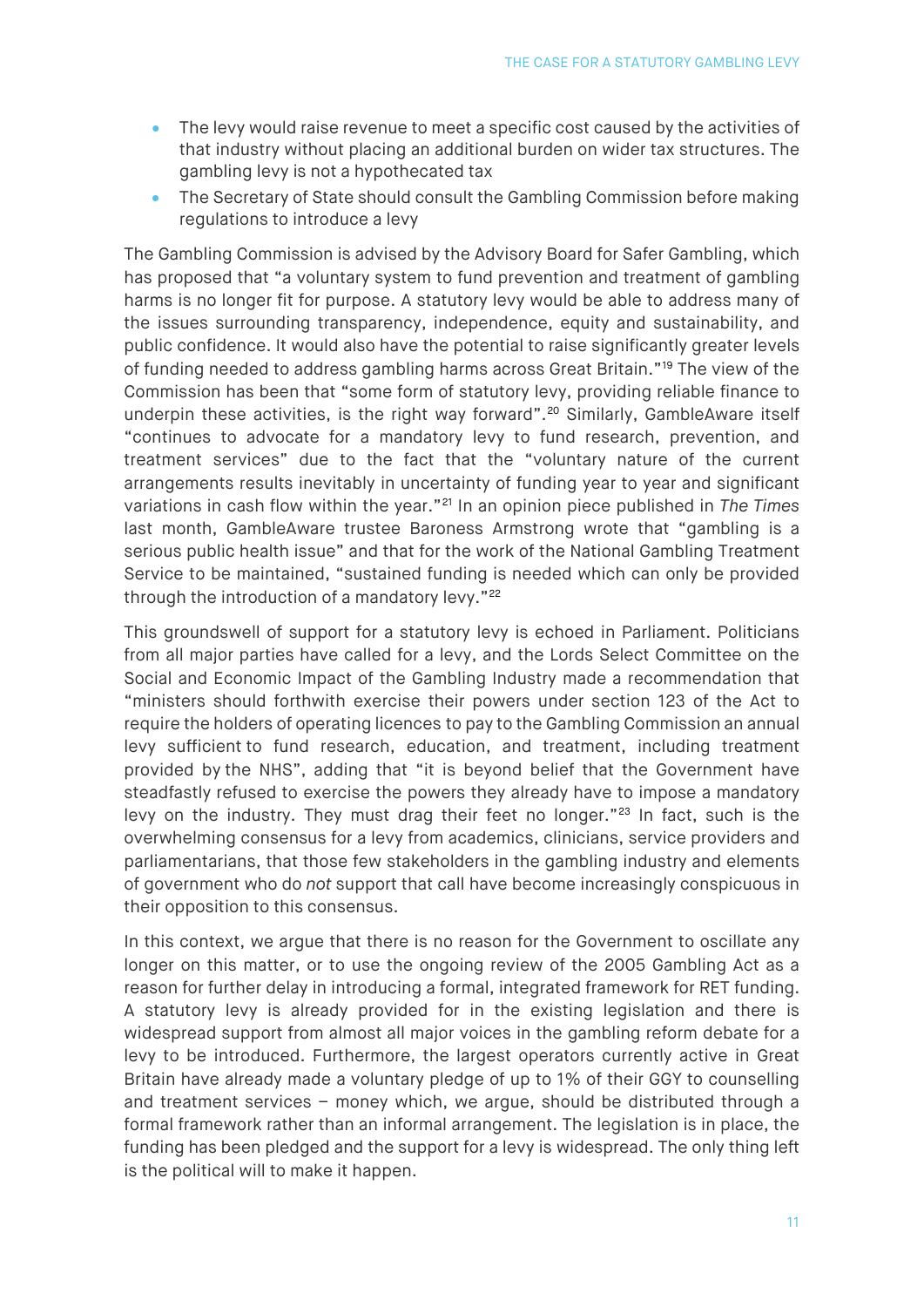**We therefore recommend that the Secretary of State makes a commitment to use their power to introduce regulations which would require operators to pay an annual levy to the Gambling Commission, as stipulated in Section 123 of the 2005 Gambling Act, and that this commitment should be included in the Gambling Act Review White Paper.** 

With a statutory levy introduced, who should have oversight of it? At present, we have a system in which decisions about the commissioning and funding of gambling-related health harms are not under the responsibility of the Department of Health and Social Care. There are no universally recognised clinical guidelines for the treatment of gambling harm, and gambling addiction has not been given parity with other addiction services. There is a debate over the diagnosis and measurement of harm – currently defined by the Diagnostic and Statistical Manual of Mental Disorders, 5th Edition (DSM-V) and the Problem Gambling Severity Index (PGSI) – and the extent to which harm is experienced beyond the individual by wider networks. Until recently, only one specialist gambling clinic existed in the country. A pledge was made by the Government to integrate gambling within the wider NHS addictions strategy, but it seems that this plan has not yet seen meaningful progress. DHSC has no formal role in terms of RET funding and harm reduction yet, during oral evidence sessions at the Lords Committee inquiry, DCMS officials referred back to their DHSC counterparts when asked the question, "how does a government department judge that effectiveness?" Furthermore, there are no formal targets for harm reduction and no way of assessing the impact of government interventions.

Clearly, this is not good enough. As a result, in recent years some academic experts and campaigners have called for the wholesale transfer of governmental responsibility of gambling from DCMS to DHSC. We do not go as far as that. We recognise that gambling legislation and regulation involves elements which do not relate to the question of health harm and which belong under DCMS. But at the same time, it is selfevident that a clearly-defined role must be established for DHSC when it comes to responsibility for gambling-related harm. We argue that the introduction of a statutory levy would be the appropriate mechanism for this role.

The current system allows for a levy in the context of DCMS' oversight of gambling legislation and regulation. Yet treatment done by healthcare professionals requires expert oversight by the NHS and DHSC, while academic research benefits from the support structures of universities and the research councils. There is a need for a formal framework that can combine these different organisations and public agencies, overseen by a government department which has the expertise required to integrate them properly.

**We therefore recommend the creation of a Joint Advisory Levy Board to be given leadership and oversight over the levy paid to the Gambling Commission: a formal cross-governmental working group which is led by the Department of Health and Social Care, acting in consultation with academics, clinicians, independent service providers, the relevant research councils, the Gambling Commission and its advisory boards, lived experience and stakeholders from the Department for Digital, Culture, Media and Sport and the Department for Education.**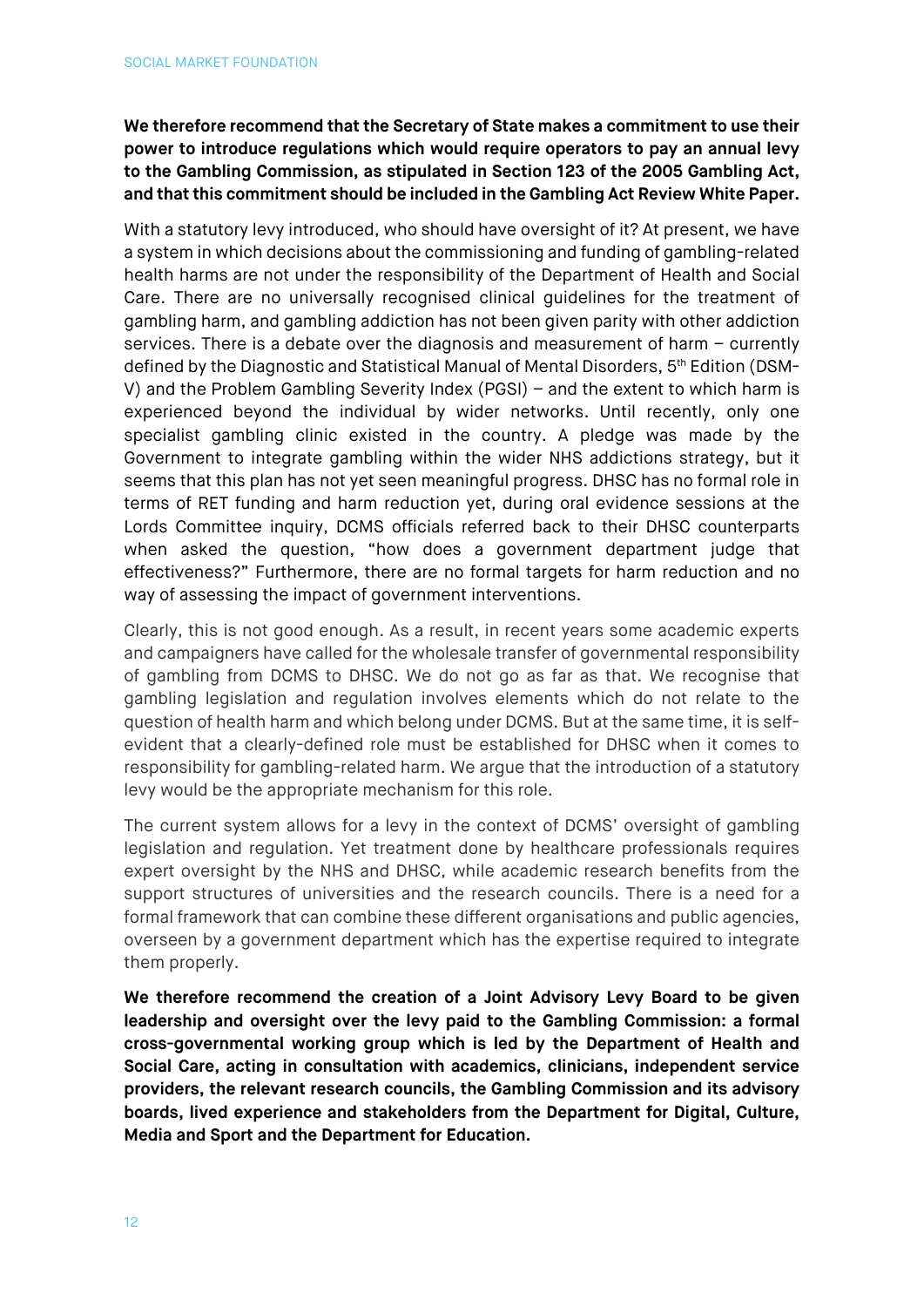Numerous examples of this kind of formal cross-governmental collaboration already exist. These include the Special Educational Needs and Disabilities (SEND) review of disagreement resolution led by a Department for Education and Ministry of Justice jointly-chaired advisory group,<sup>[24](#page-28-3)</sup> the Ministerial advisory group on mental health strategy, and the Cross-Government Working Group on Employment Status, which has reviewed the rules for employment status across government and considered options towards agreed employment status principles – a joint working group which includes HMT, HMRC, DWP and the Office of Tax Simplification.<sup>[25](#page-28-4)</sup>

Crucially, the creation of the Joint Advisory Levy Board would not diminish the roles of either DCMS or the Gambling Commission in other aspects of gambling legislation and regulation, and would be possible within the parameters of the 2005 Gambling Act.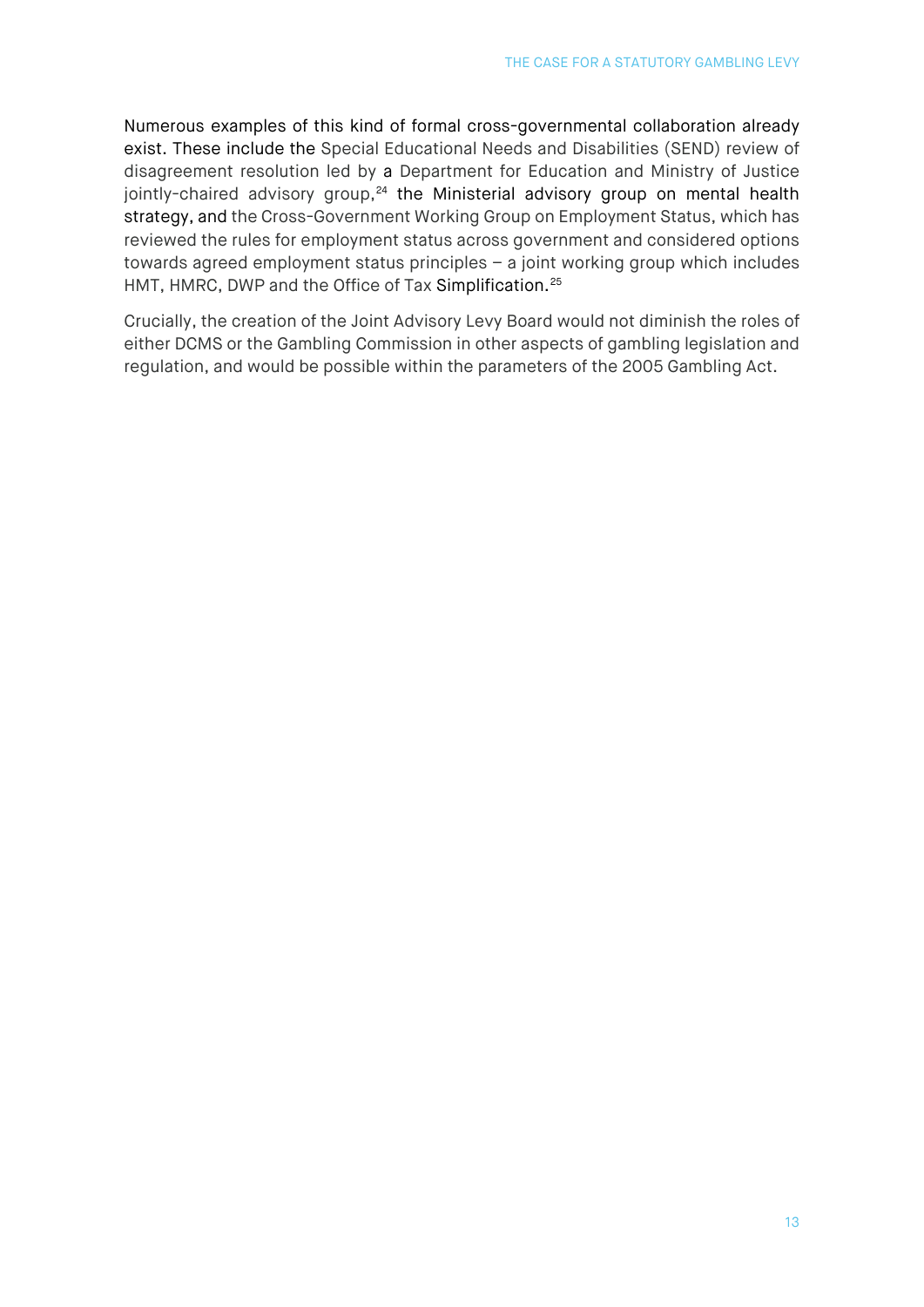# <span id="page-13-0"></span>MEASURING GAMBLING HARM AND COST

Gambling disorder is a diagnosable – and treatable – health condition characterised by persistent and recurrent maladaptive patterns of gambling behaviour, leading to substantial functional impairment and reduced quality of life.<sup>[26](#page-28-5)</sup> Different terms are used to describe this condition, including 'problem gambling', 'pathological gambling' and 'disordered gambling'. While the diagnosis, measurement, and treatment of this disorder has been a cause of debate within both the academic community and public policy forums, the Government makes use of broadly-accepted criteria when making decisions about the prevention of harm; in the words of a Department of Health and Social Care official at the Lords Committee inquiry, "there is an awful lot we do not know, but we start from a position where we have a reasonable estimate of problem gamblers that is based on the Diagnostic and Statistical Manual of Mental Disorders and Problem Gambling Severity Index scores".<sup>[27](#page-28-6)</sup>

The Diagnostic and Statistical Manual of Mental Disorders and the Problem Gambling Severity Index are two screens used by the Gambling Commission to measure gambling disorder. These two screens measure harm in different ways. The PGSI was developed to assess the general population, while the DSM is used to assess gambling disorder within a clinical context. Both the DSM and PGSI were used as measurements in the British Gambling Prevalence Surveys of 1999, 2007 and 2010.

The PGSI screen consists of nine items assessed on a four-point scale in response to a list of questions (for example, "*has gambling caused you any health problems, including stress or anxiety?*" and "*when you gambled, did you go back another day to try to win back the money you lost?*"), with possible answers being: *never*, *sometimes*, *most of the time*, and *almost always*, and responses given the following scores:

- $\bullet$  never = 0
- sometimes = 1
- $\bullet$  most of the time = 2
- almost always = 3

These scores give a total which ranges from 0 to 27. According to the developers of the PGSI and the Gambling Commission, a PGSI score of 8 or more represents a problem gambler. The criteria are as follows: [28](#page-28-7)

- 0: Gamblers who gamble with no negative consequences
- 1-2: Gamblers who experience a low level of problems with few or no identified negative consequences
- 3-7: Gamblers who experience a moderate level of problems leading to some negative consequences
- 8 or more: Gambling with negative consequences and a possible loss of control

The DSM-V screen is used by clinicians to diagnose gambling disorder among gambling addicts rather than the general population. Like the PGSI, it assesses gambling disorder on a sliding scale. The questions included in DSM-V ask whether gamblers: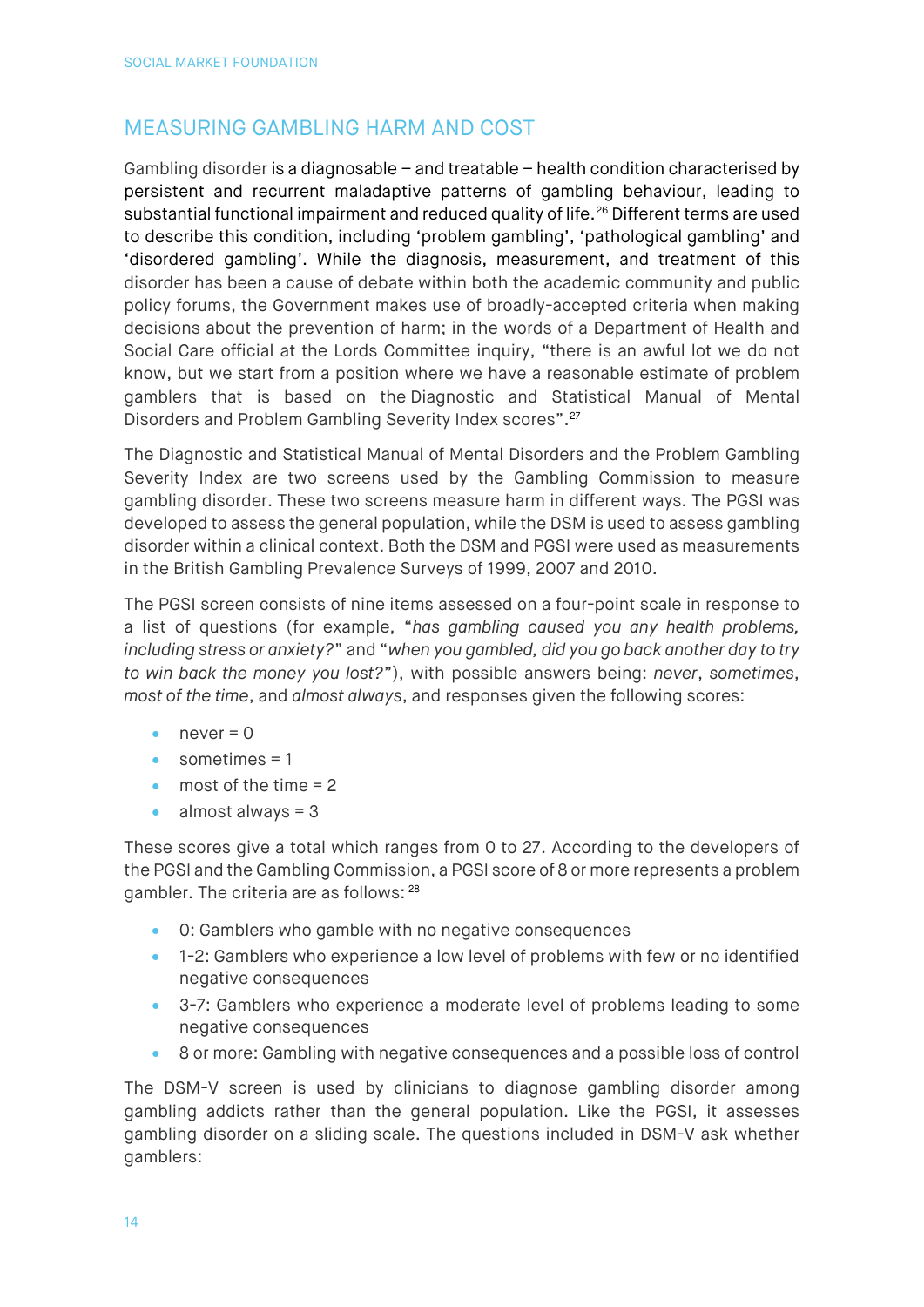- Need to gamble with increasing amounts of money in order to achieve the desired excitement
- Are restless or irritable when attempting to cut down or stop gambling
- Have made repeated unsuccessful efforts to control, cut back, or stop gambling
- Are often preoccupied with gambling (e.g., having persistent thoughts of reliving past gambling experiences, handicapping or planning the next venture, thinking of ways to get money with which to gamble)
- Often gamble when feeling distressed (e.g., helpless, guilty, anxious, depressed)
- After losing money gambling, often return another day to get even ("chasing" one's losses)
- Lie to conceal the extent of involvement with gambling
- Have jeopardized or lost a significant relationship, job, or educational or career opportunity because of gambling
- Rely on others to provide money to relieve desperate financial situations caused by gambling

A threshold of meeting at least four of these criteria in a 12-month period is used to diagnose a gambling disorder which could be described as mild (if 4-5 criteria are met), moderate (if 6-7 criteria are met) or severe (if 8-9 criteria are met).

The questions asked in both the PGSI and DSM-V screens are designed to establish the degree to which an individual is engaged in, exposed to, or at risk of gamblingrelated harm. The definitions of harm drawn from these screens are focused on the individual gambler. At the same time, three of the questions in the DSM-V screen (including "lie to conceal", "have jeopardized or lost a significant relationship, job, or educational or career opportunity" and "rely on others to provide money") also ask gamblers whether this harm affects their wider networks.

There is a debate over the degree to which gambling-related harm is an individual disorder or whether it extends to wider networks — in particular, families, peers, and communities – through a range of complex causal and correlative relationships. For Heather Wardle, gambling harms are "the adverse impacts from gambling on the health and wellbeing of individuals, families, communities and society, affecting people's resources, family and social relationships, occupational and educational opportunities and physical and mental health."[29](#page-28-8) Harm is defined by four categories:

- Individual
- Families and social networks
- Community
- Societal

Within this "framework for action", measurements of gambling harm are different from clinical diagnoses of gambling disorder. Harms are the outcomes of disordered gambling, and can affect individuals, family networks, communities and wider society in a range of ways. Individual harm is defined by individual characteristics such as life events, personal history, and cognitive characteristics that influence the potential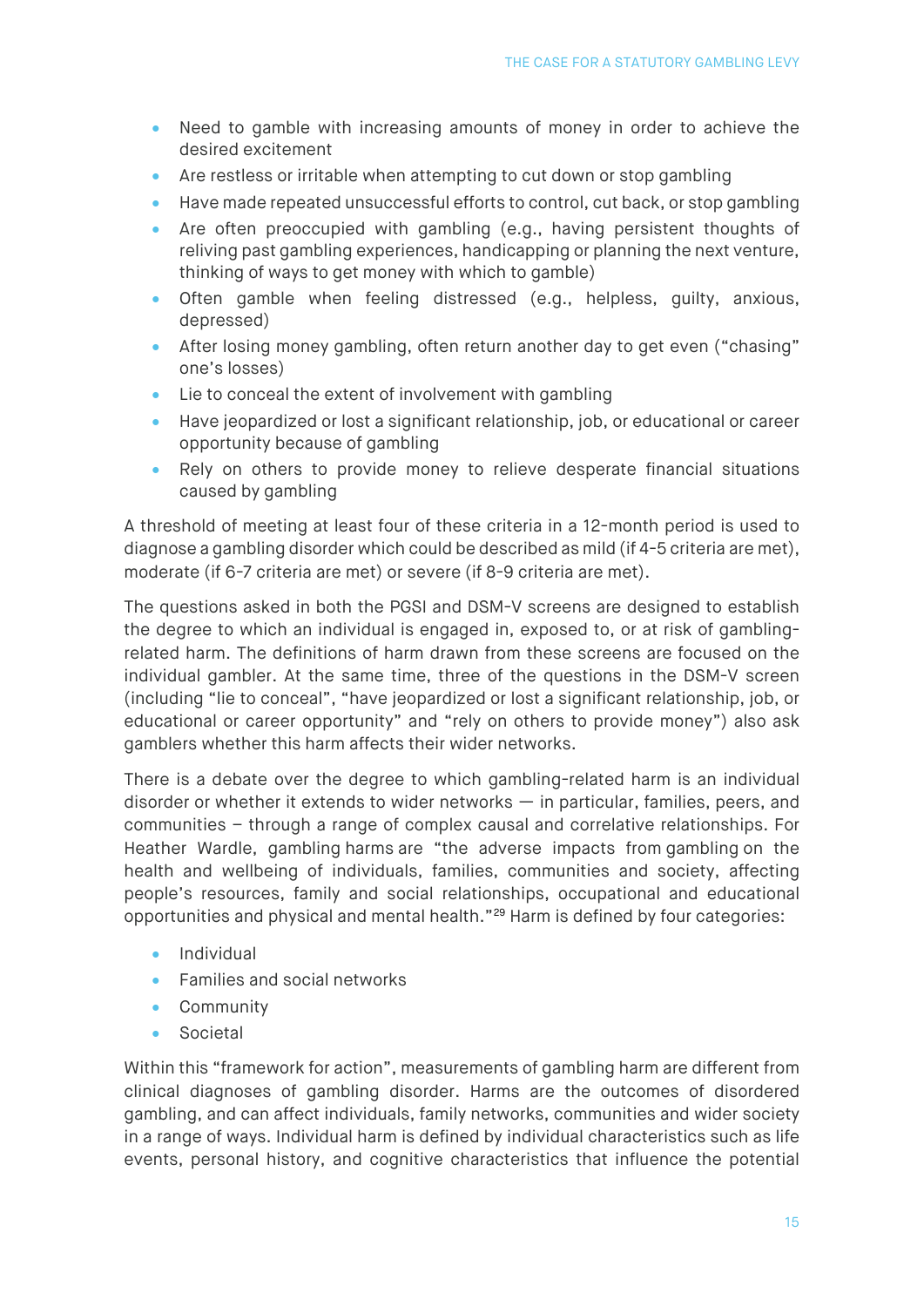experience of harm (for example, early gambling experiences). Harms affecting families and social networks involve actors within an individual's closest relationships, such as family, partners and peers that influence experience of harm. Harms in the community are defined by cultural characteristics within local spaces or broader social groups, like schools and workplaces, that may influence experience of harm. And societal harm is defined by policy, regulatory, and corporate norms and practices that may influence the experience of harm (for example, ineffective regulation).<sup>[30](#page-28-9)</sup>

The notion of extended harm, developed by Wardle and others, is broadly accepted within both the clinical and academic community, and raises questions about how the measurement of harm can be calculated in terms of cost. This question has also been explored in recent years by public policy experts. In 2016, the Institute for Public Policy Research (IPPR) published a report assessing the fiscal costs of gambling disorder to the Government. Drawing on the 2010 British Gambling Prevalence Survey, the IPPR report proposed a taxonomy of harm which develops an "initial understanding" of some of the interactions associated with gambling disorder from data collected by treatment providers including the National Problem Gambling Clinic, Gamcare, Gordon Moody and Gamblers Anonymous.

These interactions fall into the following categories:

- health problems
- housing problems
- crime
- financial difficulties
- work and employment difficulties
- relationship problems

In terms of direct costs to the state, IPPR examined the burden of gambling disorder on health, employment, housing, and criminal justice, and concluded that "while the quality of data for different areas of interaction is highly variable, and therefore the methods for estimating excess incidence and unit cost are not directly comparable across different interactions… taken together, the sum of our findings would imply that the identifiable excess fiscal cost associated with people who are problem gamblers for the whole of Great Britain is in the region of £260 million to just over £1.16 billion."[31](#page-28-10)

Since the publication of the IPPR report, the Gambling Commission has launched a National Strategy for reducing gambling harms which makes explicit reference to the question of extended harm beyond the individual. The Commission states that "we know that gambling-related harms take many forms, with negative impacts possible on peoples' resources, relationships and health and include those experienced by other people, not just the gambler – including families, children of gamblers, employers, communities and society more generally" and, echoing the language of DSM-V, adds that "harms can be temporary, episodic or longer term in nature, and can occur at all levels of gambling participation."[32](#page-28-11)

Acknowledging both the methodological challenges and the paucity of evidence at play when it comes to quantifying complex causal relationships between individual behaviours and their social, cultural and economic effect, the National Strategy has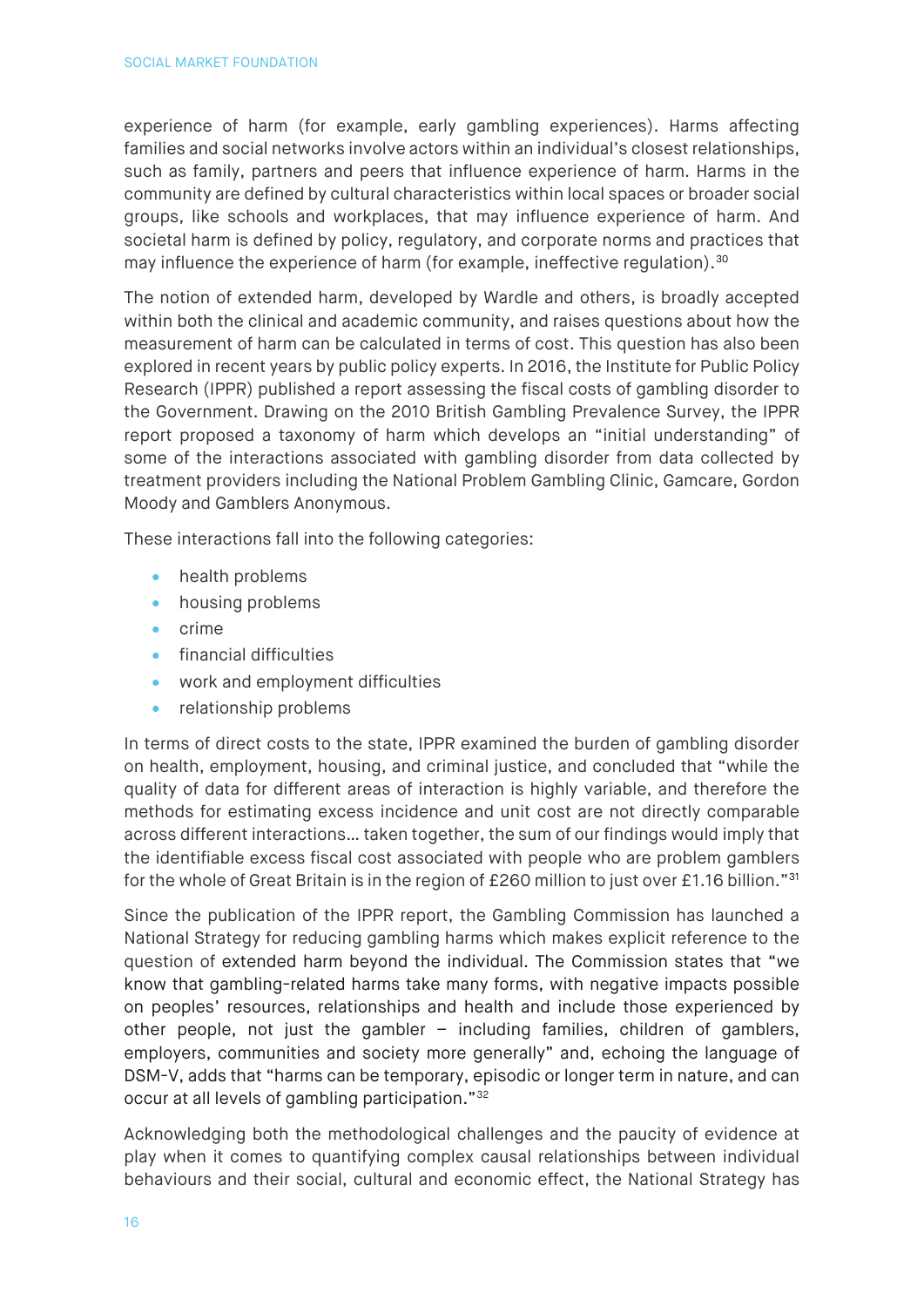attempted to develop a way to measure the harms caused by gambling and the costs of these harms to society. This has produced two key reports: a "data scoping study" written by academics David McDaid and Anita Patel, and *Measuring Gambling-Related Harms: a Framework for Action* published by the Gambling Commission, ABSG and GambleAware. The first of these two reports considered different methodologies for estimating the social costs of gambling-related harms, while the second presented a preliminary working definition of gambling-related harms and adapted models of how those harms sit within a broader societal context.

McDaid and Patel's data scoping study provides a literature review, some expert interviews and the findings of an online survey. The study examines the question of harm measurement in several countries including the UK, USA, Australia, the Czech Republic, Germany, Macao, South Korea, Switzerland and New Zealand. Both the expert interviewees and survey respondents echoed the view that harm can extend beyond the individual, with 20% of survey respondents and interviewees pointing to the impact of harm on mental health, and 19% pointing the impact on partners, families, and relationships.<sup>[33](#page-28-12)</sup>

McDaid and Patel also examine the question of the causality of harm. They argue that "more can still be done with cross-sectional datasets, including asking questions to determine whether adverse life experiences such as poor mental health or financial debt are a precursor to or consequence of gambling", and cite the Problem and Pathological Gambling Measure used in studies in Canada, Finland and US, the Adult Psychiatric Morbidity Survey and other survey data collected by the Gambling Commission, the Health Survey for England, the Scottish Health Survey and the Scottish Crime and Justice Survey as examples of instruments that might identify direct attribution between gambling and other types of associated harm.

At the same time, they state that "there is a considerable degree of variation in methods used to measure and value the costs of gambling" and "there are major challenges in attributing social harms to gambling" – adding that "causality may not be linear", and that "better longitudinal data is critical to address this issue."<sup>[34](#page-28-13)</sup> The study concludes with a list of recommendations on what needs to be done in terms of methodology, research and reporting, including the need to:

- Make use of methodologies that deal with the issue of causality
- Highlight all relevant impacts of gambling-related harms and not just those that can more easily be measured monetarily
- Invest in simulation modelling (that is, estimating the costs of *not* taking action)
- Make use of opportunities to generate data for future longitudinal analysis
- Be transparent
- Measure and report on the distribution of harm (for example, the socioeconomic  $im$ pact) $35$

The second of these papers, *Measuring Gambling-Related Harms: a Framework for Action*, outlines two main objectives: first, to "provide a working definition of gambling-related harms and situate this within a new framework for policy and regulatory action"; and second, "drawing on this definition, to outline a range of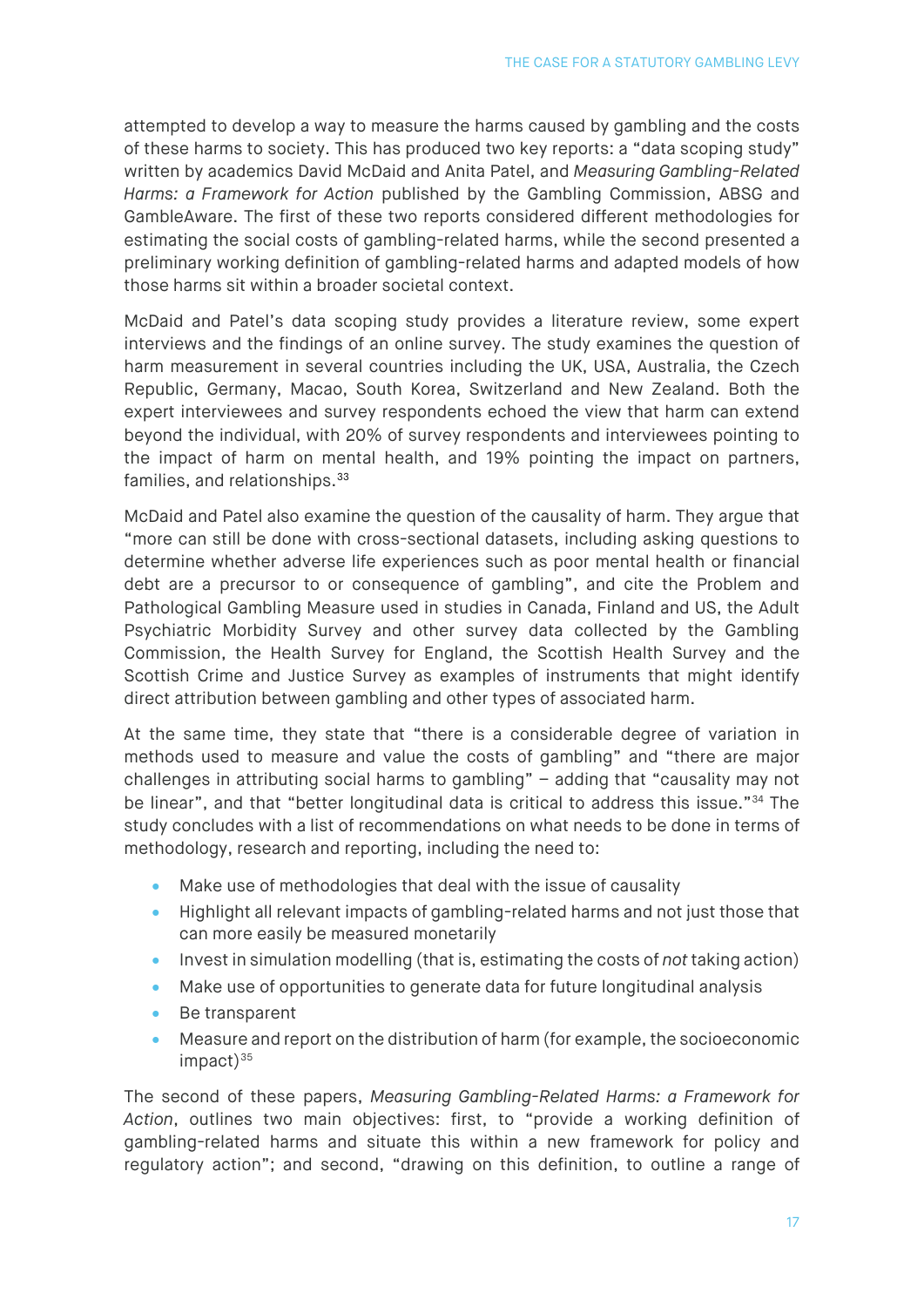measures and metrics which relate to these harms and identify which could robustly be built into a framework for measuring the social costs of gambling-related harms.["36](#page-28-15)

The working definition of harm proposed by the paper is that "gambling-related harms are the adverse impacts from gambling on the health and wellbeing of individuals, families, communities and society". These impacts can be both short-lived and durable, and can exacerbate existing socioeconomic inequalities. Over 50 different metrics of harm are identified in the paper, with some attributed to a societal cost. Mirroring the categories of cost outlined in the IPPR report, they include the following:

- loss of employment
- experience of bankruptcy and/or debt
- loss of housing/homelessness
- crime associated with gambling
- relationship breakdown/problems
- health-related problems
- suicide and suicidality

This is also echoed in the 2021 Public Health England (PHE, now the Office for Health Improvement and Disparities) study commissioned by DHSC, which expands on similar categories of harm to provide estimated costs, including the cost of homelessness and suicide. PHE concludes that the annual economic burden of gambling in England can be estimated at £1.27bn (in 2019-2020 prices). [37](#page-28-16)

However, PHE also highlight the fact that certain risk factors remain impossible to identify, that there is still an insufficient longitudinal understanding of the causal links between these risks, vulnerabilities and harm, and "it is not possible to say with confidence the extent to which [a factor] may cause or exacerbate the issue". As a result, it is argued that the gaps in the evidence base mean that the true scale of the economic burden of gambling harm is underestimated<sup>[38](#page-28-17)</sup> – an assertion echoed by Wardle, Reith and Langham in their written evidence to the Lords Select Committee, which argues that "the number of people harmed from gambling is very likely to be far higher than the number of people who are categorised as problem gamblers."<sup>[39](#page-28-18)</sup>

This exemplifies the problem at hand: extending a taxonomy of harm to accommodate both individuals and wider networks enables government to establish a more detailed *definition* of harm but hinders government from establishing a more accurate *measurement* of that harm. It means that we know more about the 'what' of harm but less about the 'how'. It means that we know that more people are harmed by gambling than are currently accounted for, but we do not have an accurate understanding of either the quantity or quality of that extended harm  $-$  a gap in the evidence which sits (through no fault of the academic authors themselves) at the heart of each one of the reports cited in this paper.

In other words, the body of research recognises the extension of harm from individuals to networks and the fact that this harm has a cost, but acknowledges the limitations of the existing evidence base and the need for further research to understand more about the relationship between harm and cost. This is why IPPR include the caveat in their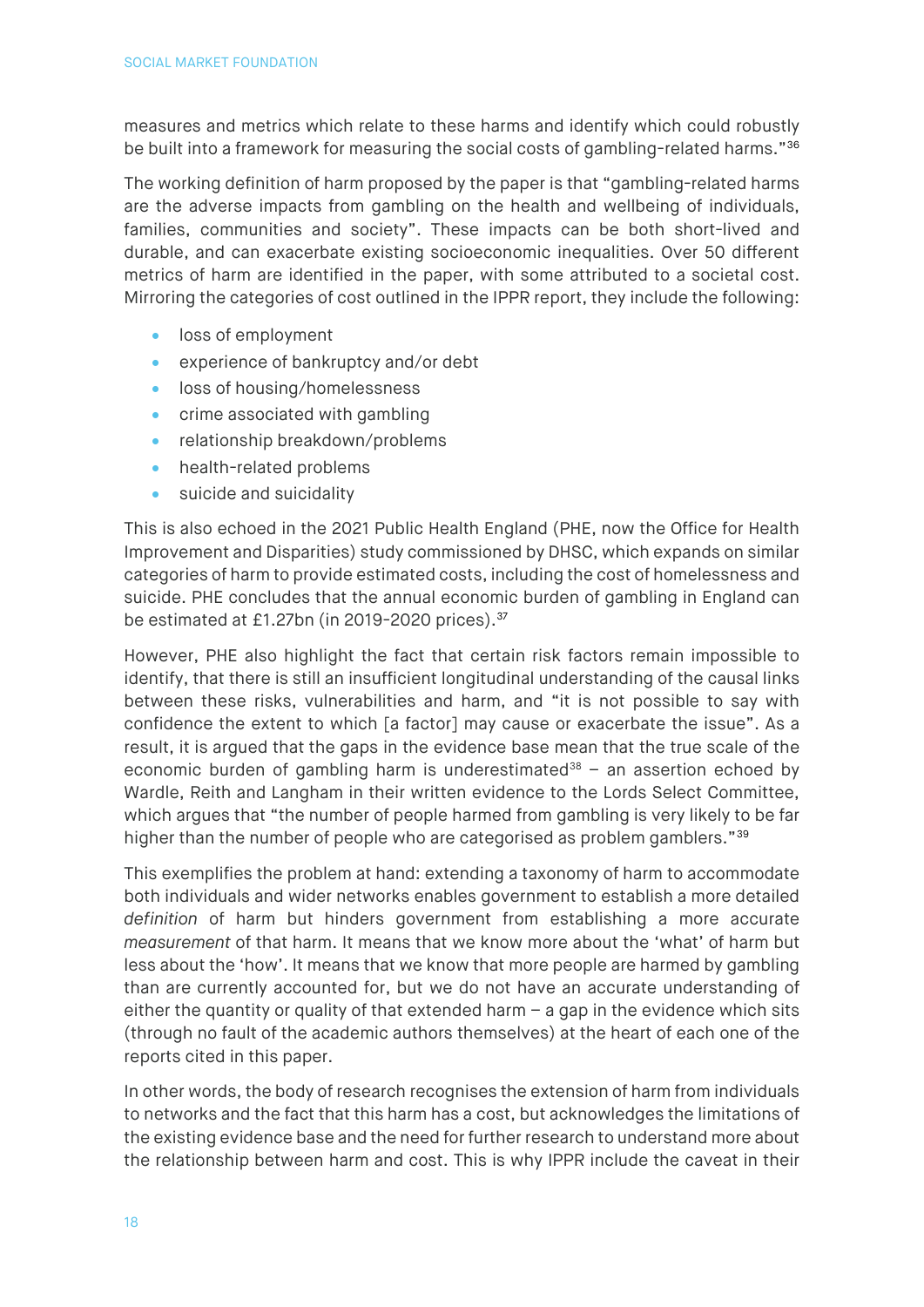report that "the quality of data for different areas of interaction is highly variable", it is why McDaid and Patel highlight the fact that "there are major challenges in attributing social harms to gambling", and it is why the PHE report states that "it is not possible to say with confidence the extent to which [a factor] may cause or exacerbate the issue".

This problem was summed up by Lord Watts in an oral evidence session of the Lords Select Committee, when he challenged DCMS officials by arguing that the current system of researching and funding gambling-related harm is "almost a sticking-plaster exercise because, first, you do not know the numbers of problem gamblers and, secondly, you do not know the social implications of that. If you knew the answers to those first two questions, you could say how much the levy should be. You would then have to open a dialogue with the whole industry to find the money required to address this." In response, the DCMS official answered that "I agree with a lot of that, but I do not think the assessment of the social and economic costs tells you how much you need to cover prevention services and treatment services" — while her counterpart at DHSC acknowledged that "we do not know what the best range of services is to meet their needs, and we have to be very honest here. I think it is going to be a leitmotif of this session that we would like to know more and we do not know as much as you would like us to know."[40](#page-28-19)

With this in mind, it is clear that while there is widespread support for a statutory levy from academics, clinicians, parliamentarians, campaigners, and leading voices within both the NHS and the third sector, there is a broad recognition among these advocates of the need for a stronger evidence base to define, categorise, measure, and reduce gambling-related harm. Specifically, it is clear from the existing evidence base that the priorities for future research should include the following:

- To date, the majority of reports which examine the question of gambling-related harm are essentially reviews of secondary research, meaning that there is a risk of these reports being caught in a pattern whereby a series of literature reviews refer to and reinforce each other. Caught like this, the evidence base does not move forward. There is a need for primary data, based on clinical observation, verification, and empirical experimentation – including randomised controlled trials on psychological interventions and pharmacotherapy for gambling disorder.
- This primary data needs to include longitudinal data, as called for in the Lords Select Committee Report and the recent article by the National UK Research Network for Behavioural Addictions in *The Lancet*. We argue that existing funds should prioritise putting together the structures necessary for such a longitudinal study to begin.
- As well as clinical data, research must also be dedicated to understanding "non-tangible" harms. By definition these will be difficult to identify. In this respect, we agree with McDaid and Patel that "causality may not be linear", and that "better longitudinal data is critical to address this issue". As Wardle and others have argued, "the metrics rated as having the best potential for attributing social costs to the harms of gambling are those with more concrete outcomes, such as job loss, relationship loss, crimes committed or loss of life.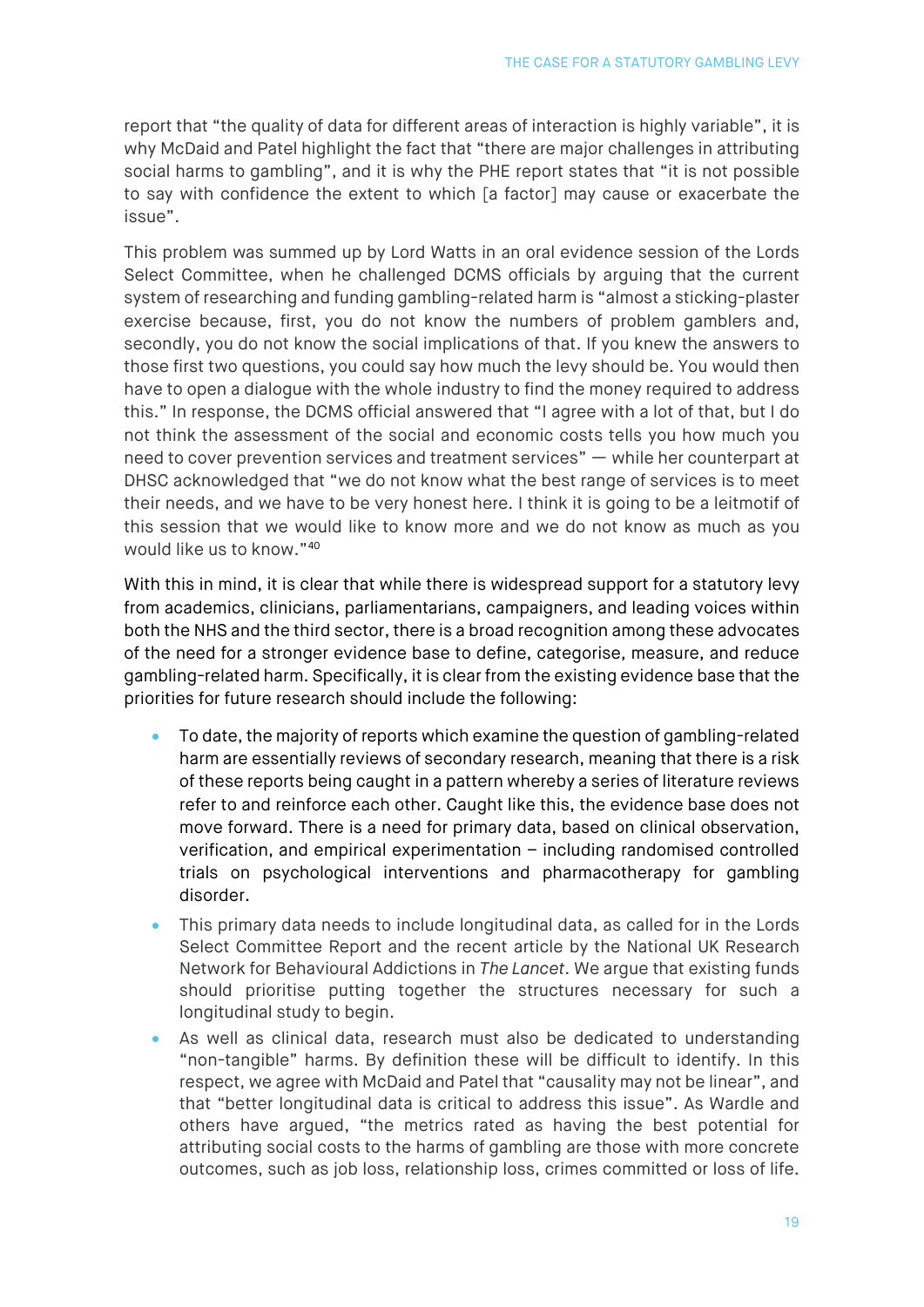A challenge is how to value those with less tangible outcomes, but which are nonetheless, deeply impactful, such as loss of life opportunities and loss of family or community support and cohesion".<sup>[41](#page-29-0)</sup>

We argue that a renewed focus on these three priorities - on primary data, on longitudinal data and on questions of causality – would ensure that existing funding pledges are efficiently used to provide support to the wider aims of the Gambling Commission's National Strategy, which states the "need to develop a way to comprehensively measure the harms caused by gambling and their cost to society. This will allow us to understand the scale of the issue and whether we've successfully reduced harms, and more effectively target interventions".<sup>[42](#page-29-1)</sup>

As we have discussed in this paper, a single charity, GambleAware, is the sole beneficiary of the BGC's £100 million funding pledge for counselling and treatment services up to 2023. This is despite the fact that NHS services have been underfunded during the same time period, that GambleAware acknowledges the need to "develop" its evidence base and has itself called for the introduction of a mandatory levy. We argue that £100 million is a significant amount of money – and authority – to give to a single charity when it is widely agreed that resources are needed to integrate the work of the NHS, public agencies and local authorities within a formal framework of harm reduction. Without a sufficient understanding of gambling-related harm, an adequate framework to achieve harm prevention, and without full independence, these funds risk being spent inefficiently.

**We therefore recommend that the first priority of the new Joint Advisory Levy Board should be to oversee a comprehensive and independent assessment of both the evidence base of gambling-related harm and the limitations of the current voluntary system. It makes no sense to allow the current funding arrangement between the gambling operators and GambleAware to continue while such an assessment is being carried out. In practice, this means that the operators should be encouraged to reallocate the £60 million pledged to GambleAware for 2023 to the Gambling Commission under the oversight of the Joint Advisory Levy Board.** This would, we believe, ensure maximum efficiency (and accountability) in the distribution of those resources, while maintaining existing treatment programmes until a new framework has been developed.

In terms of this assessment, it is important to note that while 'Research, Education and Treatment' has long been the established terminology of the voluntary system, 'RET' is not used in the 2005 Gambling Act itself but rather was introduced as part of the Gambling Commission's regulation of LCCP. Furthermore, when the new LCCP Social Responsibility Code requirement came into force requiring operators to direct their annual financial contribution to one or more organisations on a list maintained by the Gambling Commission, references to 'Research, Education and Treatment' were changed to 'Research, *Prevention* and Treatment' (although the Commission still uses the acronym 'RET'). This change was, in the words of the Commission, "a result of the Commission's review of the RET arrangements in February 2018 which concluded that the current voluntary system was falling short of its objectives. The Commission was concerned that RET contributions were disparate and uncoordinated and that some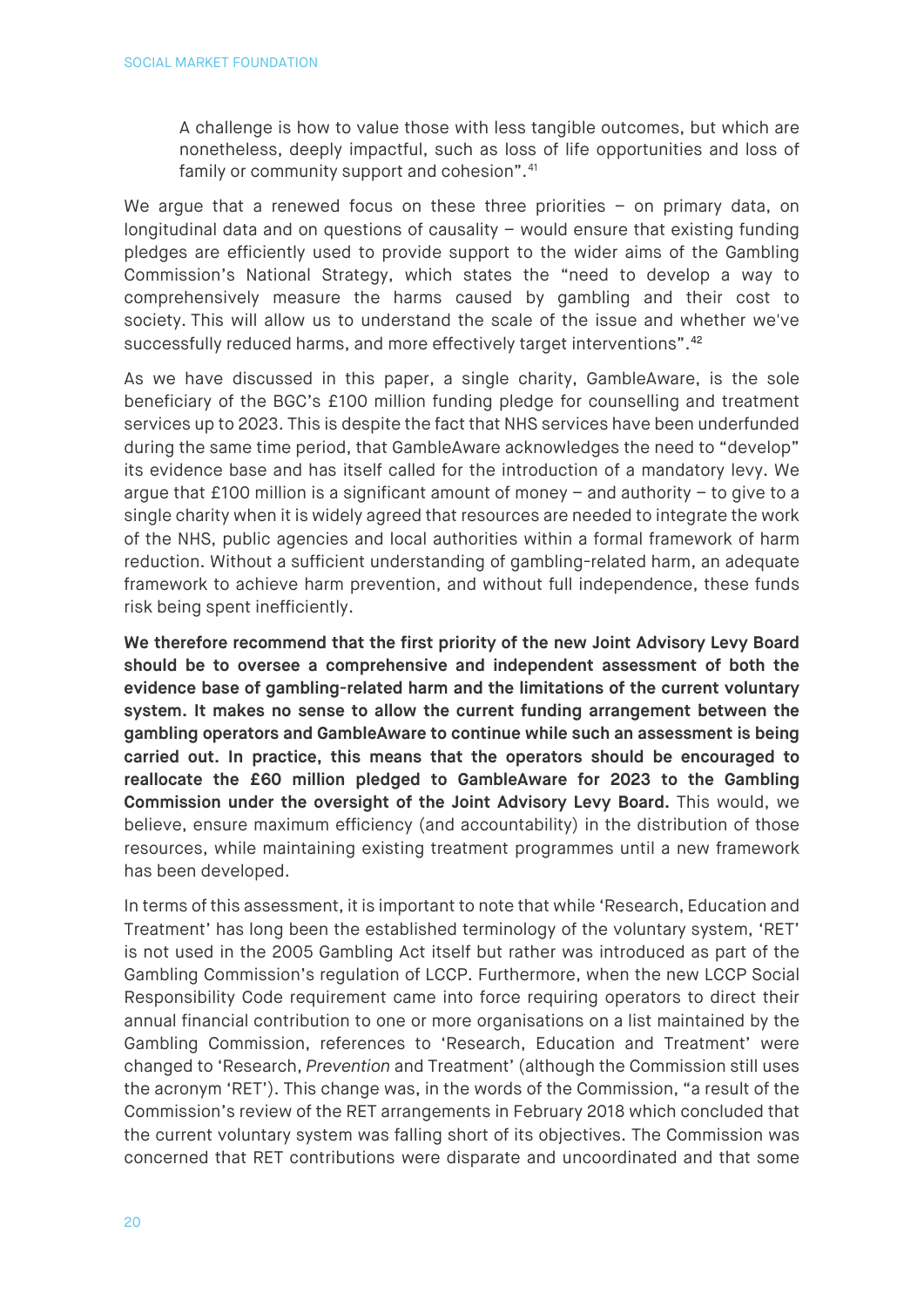recipients of RET contributions had no clear link to the research, prevention, or treatment of gambling harms."[43](#page-29-2)

This shift in terminology makes sense: prevention before an addiction has taken hold is preferable to treatment afterwards. And there is little point in talking about shortterm treatment without talking about the longer-term recovery from and amelioration of the addictive disorder. We therefore argue that it is essential that both long-term prevention and recovery are enshrined in the Joint Advisory Levy Board's assessment of harm and the subsequent implementation of the statutory levy.

<span id="page-20-0"></span>We argue that the current framework of RET needs to fully integrate long-term harm Prevention (P) and Recovery (R). **To this end, we therefore recommend that the Government and the Gambling Commission change future references about 'RET' in official documents to 'PRETR' (Prevention, Research, Education, Treatment and Recovery), and that the Joint Advisory Levy Board's assessment of the evidence base is based on this same principle.**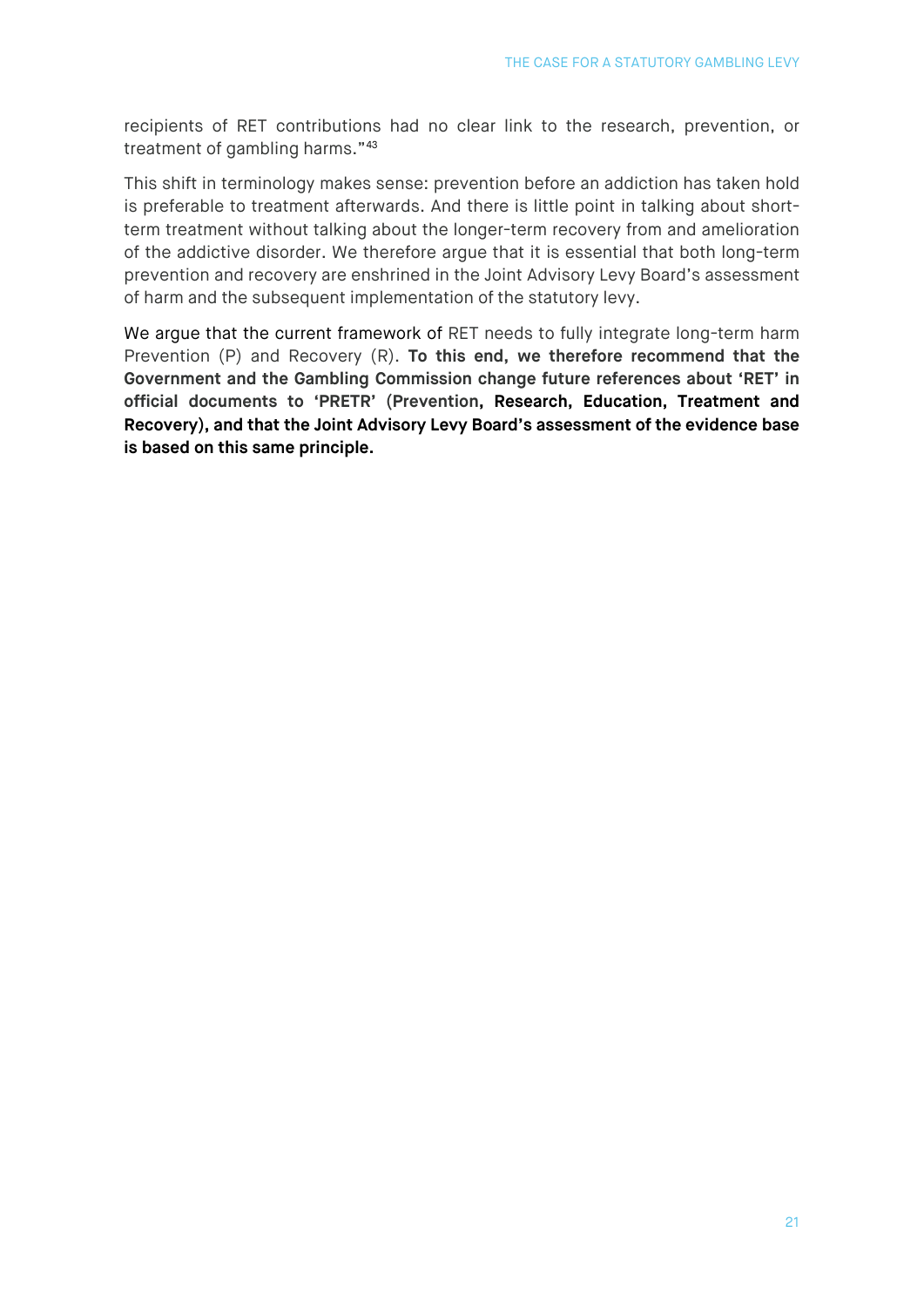# THE POLLUTER PAYS – WITH A TARGET

In this paper, we have argued that the answer to the inadequacies of the current voluntary system lies in the introduction of a statutory levy – and that only through a statutory levy can the formal structures be established which would allow consistency, transparency, and accountability to be achieved.

In order to achieve this, we have recommended the creation of a new Joint Advisory Levy Board, led by the Department of Health and Social Care, to have strategic oversight over the levy paid to the Gambling Commission. We have argued that the first priority of the new Joint Advisory Levy Board should be to undertake a comprehensive and independent assessment of both the evidence base of gamblingrelated harm and the limitations of the current voluntary system, accommodating measurements of longer-term prevention and recovery, in order to establish the necessary causal and correlative links between the determinants of gambling activity and gambling harm, as well as the elements of gambling activity (for example, the characteristics of certain products) which contribute to that harm. And we have recommended that this exercise should take place between the creation of the Joint Advisory Levy Board in 2022 and the end of the current BGC funding pledge in late 2023, with resources from the £60 million BGC pledge in 2023 being allocated to this purpose.

Having established an adequate assessment of harm, the question is what kind of levy the Joint Advisory Levy Board will then implement from 2024. When thinking about this, it is vital that we unpick terms which have become increasingly unclear in the debate. Would the levy be applied at 1% of GGY across the gambling industry? How would the levy be assessed according to need? Is the levy a type of hypothecated tax? How would the levy be applied according to the 'polluter pays' principle?

Much of the debate over the levy has risked conflating these different questions. For example, when Jeremy Wright announced to Parliament in July 2019 the gambling industry's £100 million pledge and the creation of more clinics, he was asked by Hugo Swire, "will the Secretary of State say a little more about how he envisages these clinics? Will they be sustained on a long-term basis? What is the geographical spread? Will the money be hypothecated? Critically, will the NHS match the money from the five companies to date? I welcome the move today, but I have to say that I am not convinced that we will not need some kind of mandatory levy in the longer term." To this question, Wright answered that "he is right to be sceptical: we are all sceptical and remain sceptical in government about this... In answer to my right honourable friend's point about hypothecation, I should say that it has been made clear that £100 million of the money announced today will be reserved for treatment over the four-year period. We will want to make sure that the requirements for treatment are met via this contribution and those that we expect the rest of the industry to make."[44](#page-29-3)

This announcement made it clear that the pledge of £100 million by the industry was the reason that the Government was holding back from introducing a statutory levy, on the basis that the funds met the treatment needs: "if a voluntary route does not prove effective", Wright said to Parliament, "the Government reserves the right to pursue a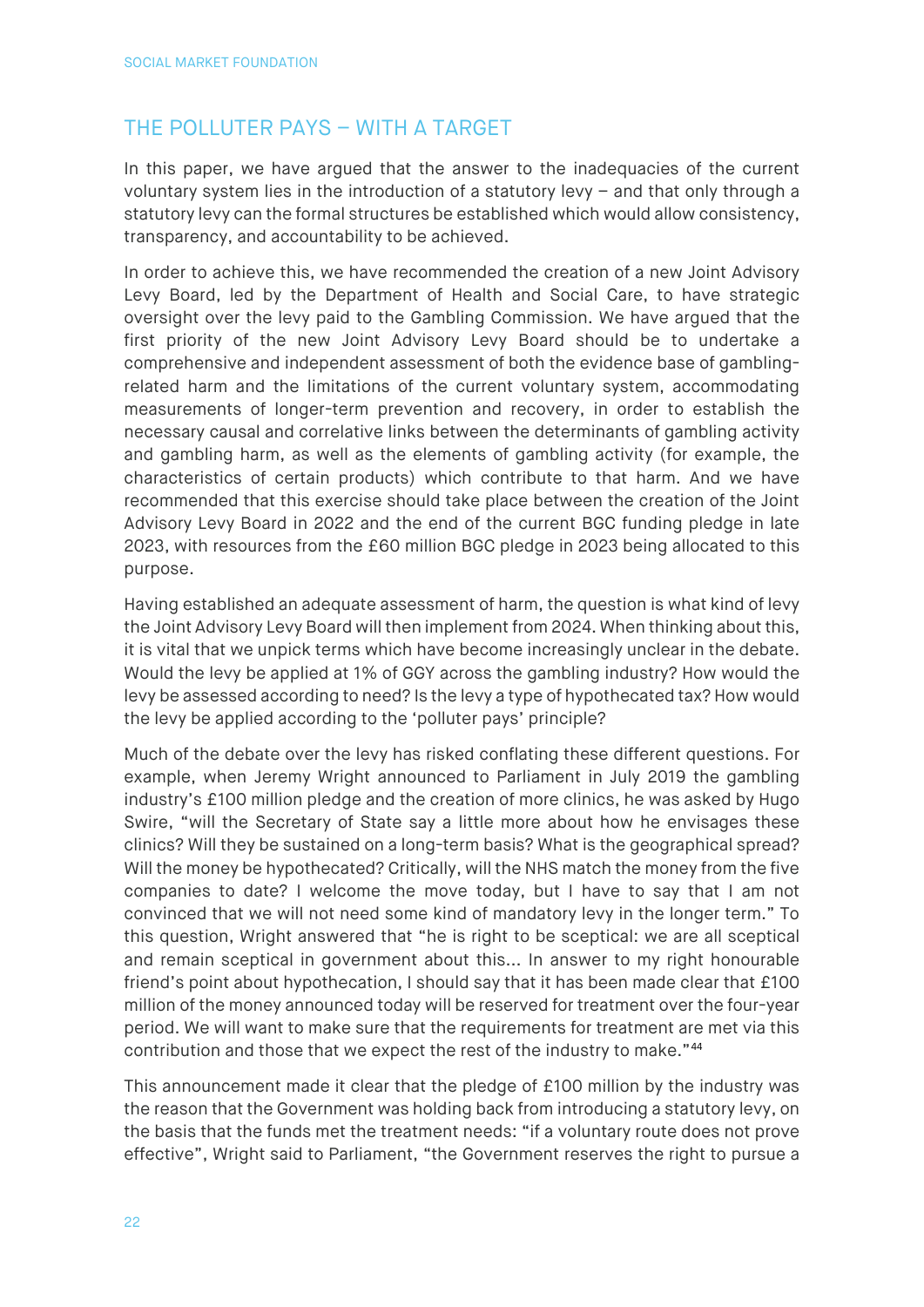mandatory route". In other words, the voluntary arrangement agreed in 2019 was conditional on it being effective.

As we have shown in this paper, there are no clear models of measurement which would demonstrate what "effective" means, but Wright's announcement indicated two ways in which the effectiveness of the voluntary pledge would be judged. First, it would be judged by whether the money "means substantially more help for problem gamblers." Second, it would be judged by whether this help is given "more quickly than other paths we could take," adding that "as the House knows, legislating for [a statutory levy] would take time – in all likelihood, more than a year – to complete. The proposal made this morning will deliver substantially increased support for problem gamblers *this year*" [our italics]. Yet as we have shown in this paper, the BGC reneged on its agreement with the Action Against Gambling Harms charity a year after Wright's announcement and redistributed those funds elsewhere, thus undermining the benchmarks of effectiveness used by the Government to delay the introduction of a statutory levy.

It is impossible to overstate how damaging this episode was at the time to the credibility of the voluntary arrangement struck between the former Culture Secretary and the gambling industry, and it is beyond belief – to use the language of the Lords Select Committee – that despite the Government's own criteria for "effectiveness" being undermined in this way, a statutory levy has still not been introduced.

Furthermore, Wright said that "in answer to my right honourable friend's point about hypothecation, I should say that it has been made clear that £100 million of the money announced today will be reserved for treatment over the four-year period", implying that the ring-fenced nature of this funding meant that a more formal type of hypothecated tax was not necessary. This makes sense. The purpose of an industry levy is to raise revenue to meet a specific cost caused by the activities of that industry without placing an additional burden on wider tax structures. The gambling levy whether statutory or voluntary - is not a hypothecated tax. Indeed, during a Lords Select Committee oral evidence session, one DCMS official stated, in reply to the point that the Government does not rule out bringing in a statutory levy if the voluntary levy was not effective, that "no, government does not rule it out, and of course… there would be other ways of funding it. If the Government decided that a tax on the industry was a necessary way of providing public funding, there would be other regimes, other means of taxation to do it. A hypothecated tax would not be the only way of providing that public funding."[45](#page-29-4)

One of the arguments against hypothecation is that the amount of spending on a particular service should be calculated depending on circumstances affecting that service at any given time (the need), rather than being fixed (for example, at 1% of GGY) in a way that allows less flexibility to spend more (or less) if circumstances demand. The argument is that hypothecation limits the Treasury's flexibility to determine overall patterns of public expenditure,<sup>[46](#page-29-5)</sup> meaning that the Government has less scope to allocate funds elsewhere if needed (leading to the risk of inefficiency and waste) and is less resilient to fluctuations in the market. As Richard Murray of the King's Fund argues, Treasury orthodoxy has long opposed full hypothecation. "The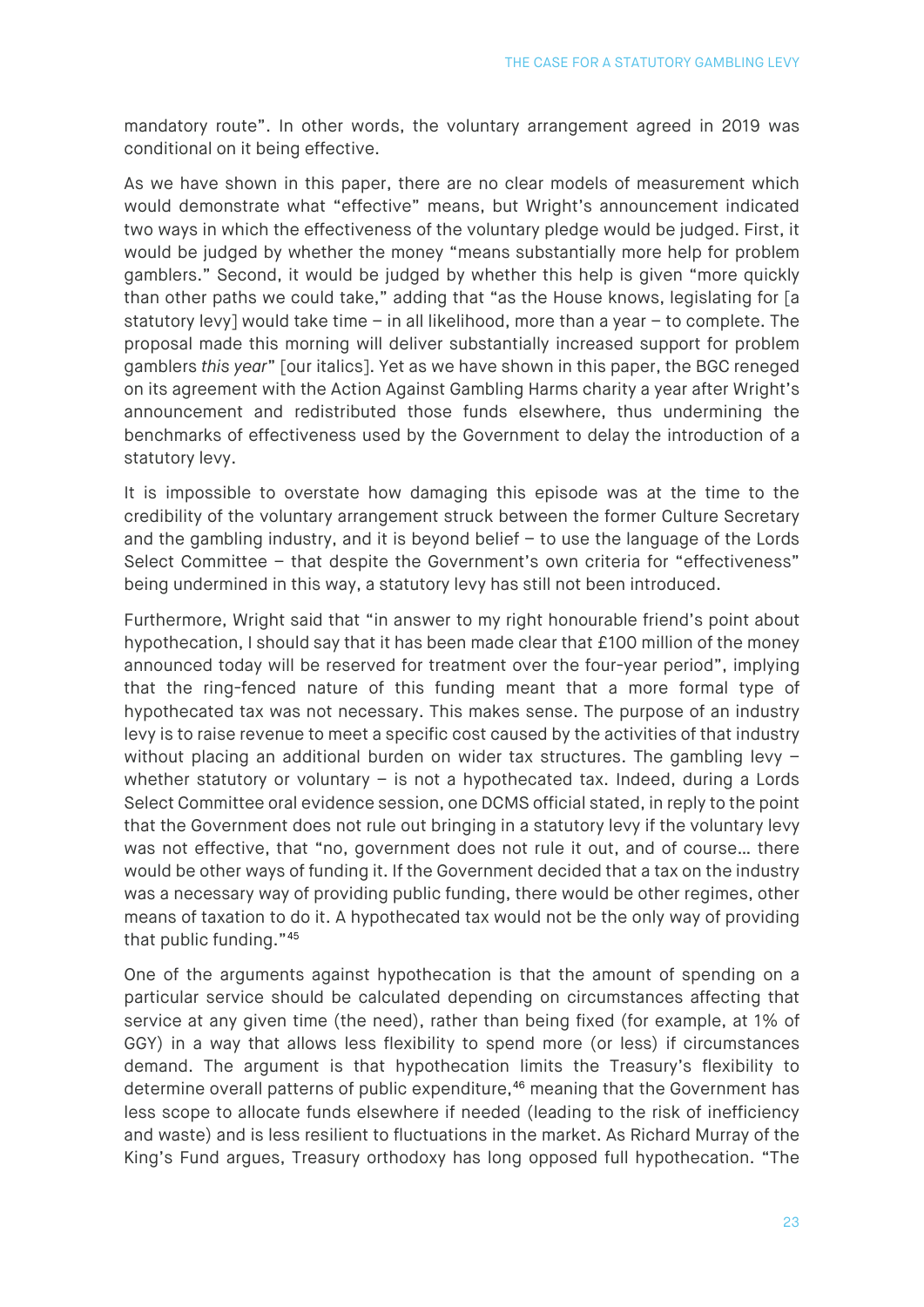larger the part of public expenditure to which hypothecation applies," he writes, "the harder it is to deal with the inevitable cyclical downturns in the economy, and indeed with structural ones of the sort that followed the 2008 financial crash – where output is lost permanently, rather than temporarily."[47](#page-29-6) This limits the decision-making ability of the Government. In the words of a Treasury Select Committee report on hypothecated environmental taxes in 2008, "setting taxes is one decision facing a government; spending this revenue is another, separate decision."[48](#page-29-7)

Furthermore, hypothecation does not integrate an assessment of need in the way that a more calibrated 'polluter pays' approach does. When applied to the question of a gambling levy set at 1% of industry GGY, this means that if the need for funds from research and treatment providers is greater than the amount drawn from that 1%, then the levy does not meet the need; if the need is less, then the money risks being spent inefficiently or wasted.

Additionally, a fixed 1% of GGY would make no distinction between different sectors of the industry, regardless of the market realities facing each sector and the link between those realities and harm. A bingo hall catering to local people in a small town or a casino catering to tourists in London's West End would face the same demand for a fixed percentage of its GGY as a remote operator of online casino games based in Gibraltar. This would risk creating imbalances, particularly if an assessment of gambling harm demonstrates clear differences between types of activity, product and venue, and would – according to industry figures – risk "decimating" parts of those sectors by placing a disproportionate burden on certain land-based venues.[49](#page-29-8) It would also be on top of existing asymmetries in the wider tax demands already placed on land-based venues compared to their online counterparts (for example, Remote Gaming Duty is set at a flat rate of 21%, while taxes imposed on land-based casinos can reach up to 50% on every marginal pound of income).

For this reason, we agree with those economists who caution against more formal routes of hypothecated taxation and we recognise that a future levy must be equipped to go beyond the restrictions of a fixed percentage of industry GGY. Instead, it must be developed based on the assessment of need – an assessment that DCMS officials themselves said that they would "look at" during the Lords Select Committee oral evidence session<sup>50</sup> and which would, in the words of Jeremy Wright, reflect the link between gambling-related harm and the financial contribution needed to reduce that harm.<sup>[51](#page-29-10)</sup>

In other words, a statutory levy should be raised fairly and spent efficiently. We argue that this means the introduction of a smart levy based on the polluter pays principle.

The polluter pays principle is an established mechanism used to measure the impact a corporation has on the individuals and environment engaged in and exposed to the consumption of commodities or services provided by that corporation. It has long been used to regulate corporations associated with environmental pollution – for example, aviation, plastics, agricultural waste, oil, and gas – and has been embedded in both successive OECD recommendations<sup>[52](#page-29-11)</sup> and the EC Treaty, which states that policy on the environment "shall be based on the precautionary principle and on the principles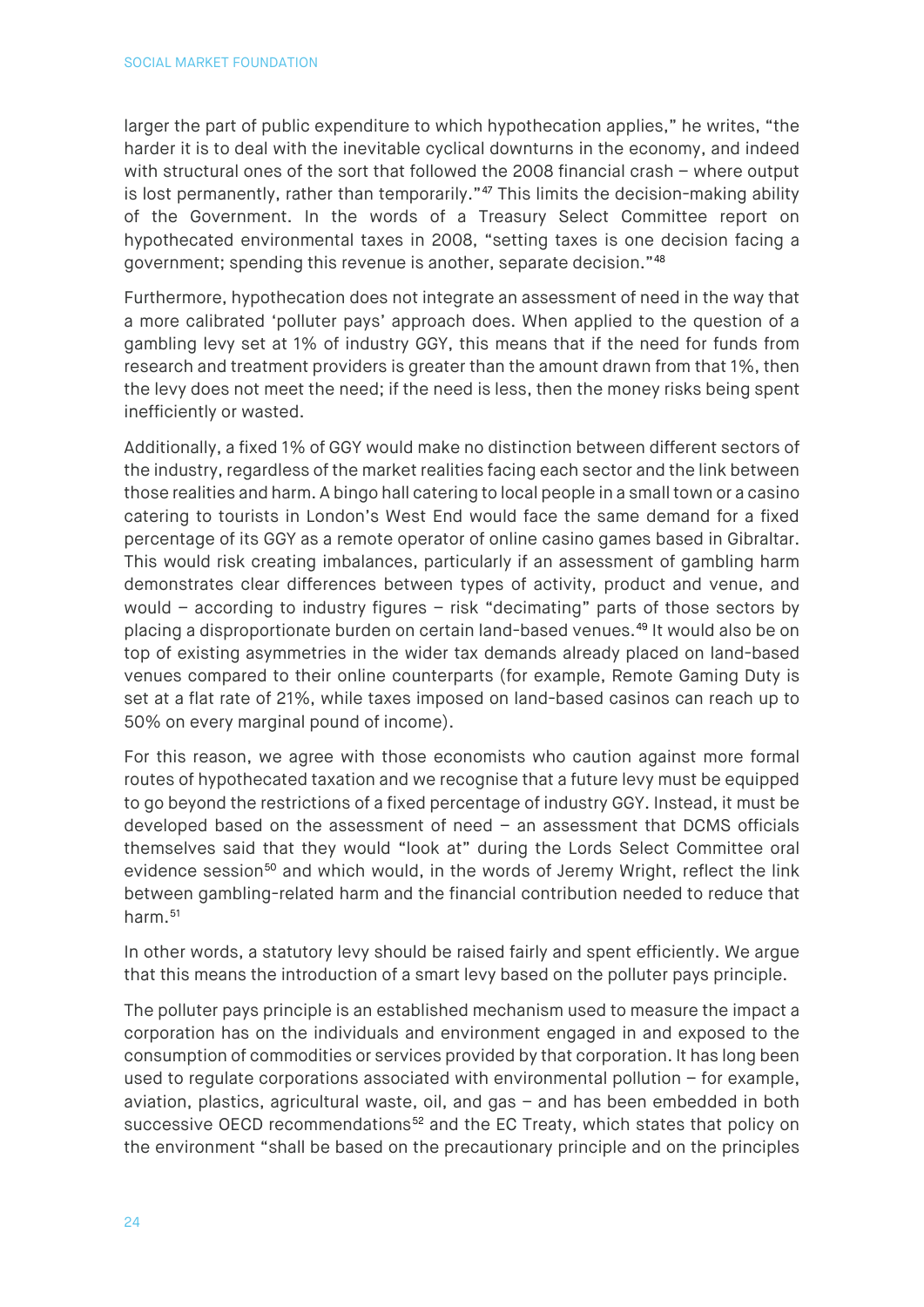that preventive action should be taken, that environmental damage should as a priority be rectified at source and that the polluter should pay."<sup>[53](#page-29-12)</sup>

We understand that such a principle raises questions about causality and responsibility. As industry analysts Regulus Partners have pointed out, "it is far from clear what, specifically, the 'pollution' is where disordered gambling is concerned. If a factory pumps chemicals into a river, it ought to be relatively simple to work out the nature, cause and necessary remediation of the pollution; but matters are apt to be more complicated when it comes to mental health. Given its prevalence amongst people with gambling disorder, we might assume that depression is an example of 'pollution'; but what if (as is often the case) the depression precedes – and perhaps contributes to – the disordered behaviour? Then there is the question of identifying the 'polluter'. How should we allocate costs where – as is also common – the person suffering from gambling disorder also has an alcohol dependency or substance use disorder?" Regulus conclude, "identifying the 'pollution' is far from an exact science."[54](#page-29-13)

We agree that this is a valid concern. A smart levy would be achieved by establishing sufficient data on gambling activity and harm, before allocating funds based on identified need. At present, the Gambling Commission publishes figures on the GGY of the remote sector as a whole, on online casino games including specific products like online slots (described as "dominating the sector"), and on remote betting, led by football and horse betting. The Commission also publishes figures on the number of "problem" and "at-risk" gamblers.<sup>[55](#page-29-14)</sup> However, it does not publish more detailed information about the relationship between GGY, consumer spend, product and harm, or establish how that relationship would translate into the calculation and allocation of a specific levy amount on a particular operator.

Regulus Partners point to the fact that "no-one has managed to produce any detailed spending plans for the money to be raised by a levy... A strategy without a budget is unlikely to have an operational plan in which case it is not in fact a strategy. In 2017, the Responsible Gambling Strategy Board indicated that funding for research, prevention and treatment might need to rise to as much as £76 million a year but this was more a high level guesstimate than a detailed budget." Regulus conclude that "discourse on the levy has generated considerable heat over recent years but precious little light in terms of assessment of need." We agree – and argue that the opportunities for such an assessment have been limited because of the inadequacies of the voluntary arrangement.

As we have argued in this paper, the inadequacies of the current voluntary system of RET funding have also meant that:

- There is no agreed definition or measurement of harm on which a successful research and treatment programme can be developed
- The largest operators have been able to withdraw funding and reallocate it elsewhere, disrupting the consistency of service provision and making independent assessment of those services impossible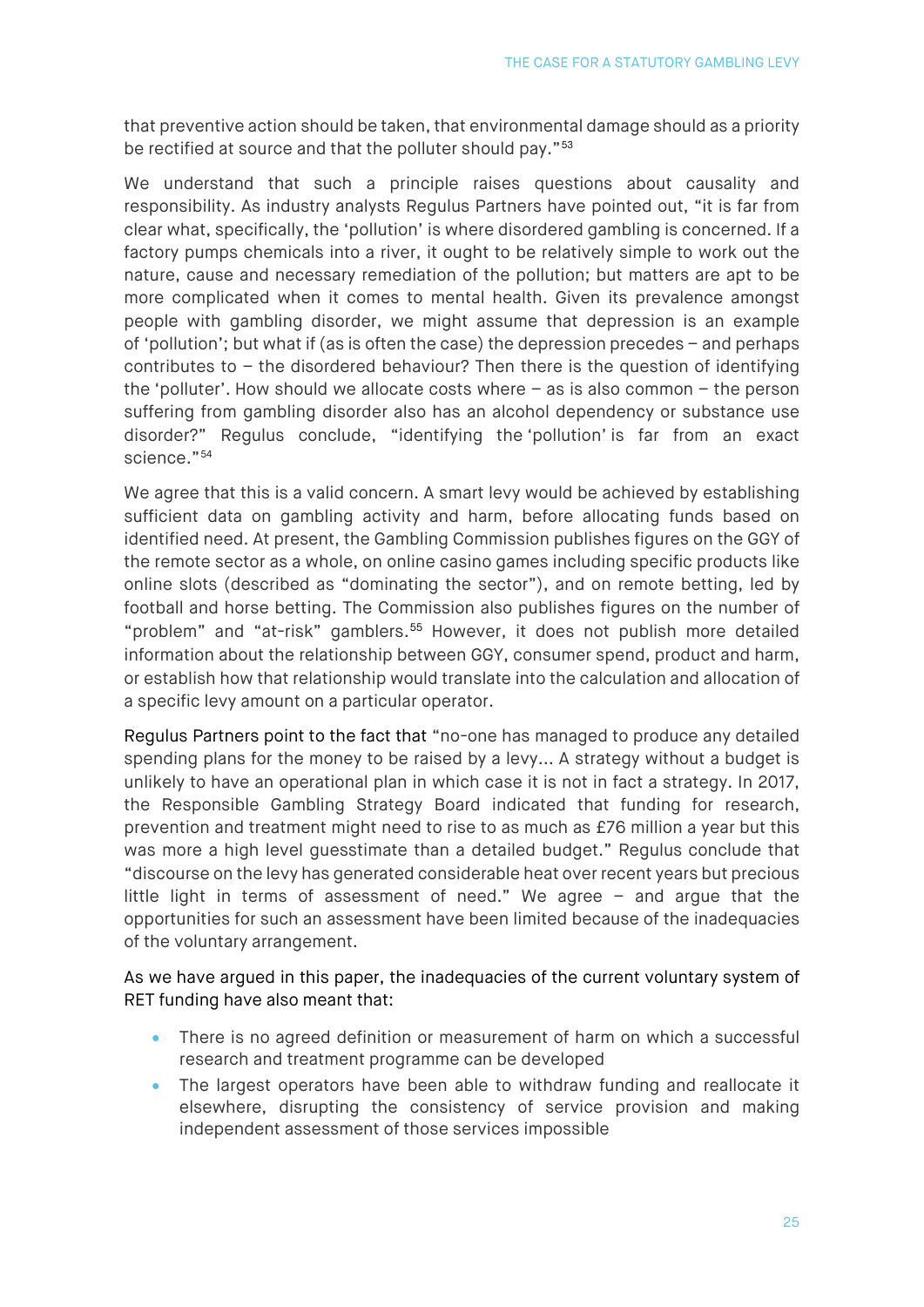- There are no formal structures of clinical commissioning or accepted clinical guidelines; as a result, there are no accepted clinical standards against which the cost of treatment can be assessed
- There is no integrated framework of long-term prevention and recovery alongside research, education and treatment

This is precisely why the introduction of a statutory levy requires an adequate assessment of gambling activity and harm. **We therefore recommend that the Joint Advisory Levy Board, having carried out its assessment of the evidence base of gambling-related harm, then assesses the relationship between this harm and consumer spend, products and industry GGY, in order to calculate which parts of the gambling industry contribute to that harm more than others and to allocate the levy accordingly. This exercise, which should be carried out in 2023, would enable a 'smart' levy to be introduced based on the polluter pays principle from 2024.**

We do not anticipate in this paper whether the levy would remain at the current benchmark of 1% or would increase or decrease according to the Levy Board's calculation of harm, need and cost. And we recognise that it is of course possible that if harm is reduced over time, the rate of the levy which meets the costs of that harm would reduce also. However, we also recognise that the integration of both long-term prevention and recovery as part of the existing RET strategy would, in likelihood, require a financial commitment that is equal to the current voluntary pledge of £60 million per year.

Finally, having carried out an assessment of harm and introduced a levy based on the polluter pays principle, we argue that it is vital for the Joint Advisory Levy Board to establish a clear target for harm reduction by a fixed date, against which the efficacy of the statutory levy can be evaluated.

The current lack of a proper framework for evaluation and targets has been raised in Parliament. In an evidence session with the Lords Select Committee, Lord Watts asked the question, "most companies that pay a voluntary levy pay it to GambleAware. Others pay it in to research, education and treatment. How can we judge the effectiveness of that levy and how the money is spent without having knowledge of all the details of how much is being put into the system and how it is being spent? How does a government department judge that effectiveness?" Responding to this question, a DCMS official said that "I might turn to my colleague from the Department of Health and Social Care here" — despite the fact that DHSC has been given no formal role by DCMS in the current voluntary funding arrangement — adding, "we have focused on trying to understand what the needs are and what impact the services in place are having, rather than matching it to different sources of funding."<sup>[56](#page-29-15)</sup> Another DCMS official replied that "the Advisory Board for Safer Gambling has published a framework on how we can measure harms. That is work that is in progress. The Gambling Commission has commissioned the London School of Economics to scope out more work on how harms can be measured."<sup>[57](#page-29-16)</sup> Yet, neither the ABSG nor the LSE report arrived at conclusions which provide a model – or the primary data – needed to enable a proper evaluation of impact. Rather, both reports pointed to what needs to be done in order to establish such a model: namely, recommendations for "how to strengthen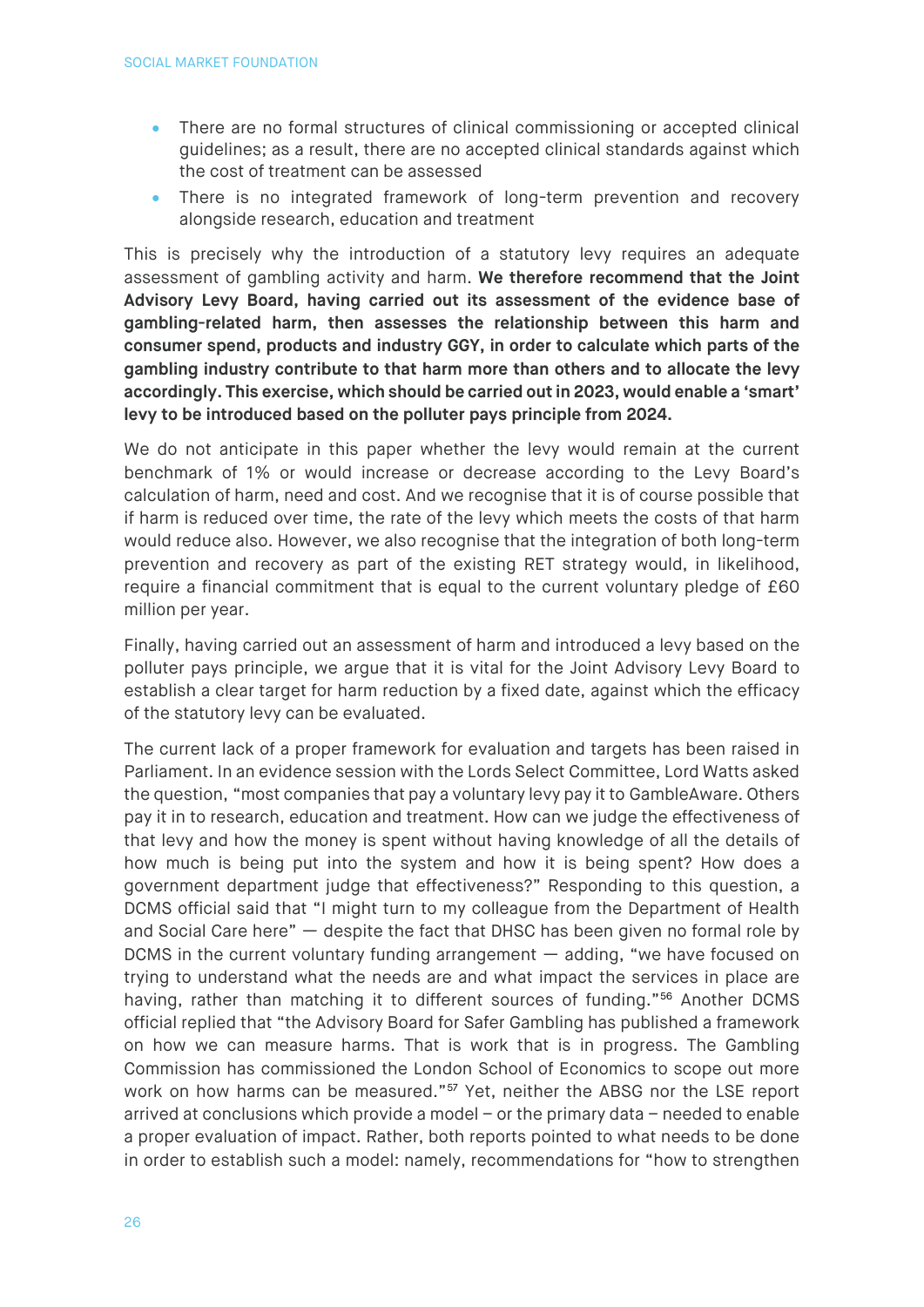the evidence base" (LSE) and statements that "issues in treatment provision, outcome measurement, independent quality assurance and sustainable independent funding remain unresolved" (ABSG).

It is important to note that this is not the fault of either the LSE or ABSG. The evidence is lacking, and the authors of these reports have reached the conclusion that further research is required in order to fill the evidence gap. That is a reasonable position to take. What is less reasonable is when such research is cited in response to questions about the effectiveness of the voluntary funding arrangement and the evaluation of harm reduction.

The current system lacks the primary data and the clear target needed to enable a proper evaluation of harm reduction. This lack of a target has been referred to in the ABSG's Progress Report on the National Strategy to Reduce Gambling Harms, which recommended that the Gambling Commission should consider establishing key baseline metrics from which to set targets and measure progress.[58](#page-29-17) These include establishing goals for a percentage reduction in the baseline of the following aspects of gambling-related harm, namely:

- Gambling-related debt, bankruptcy and other financial harms
- Gambling-related homelessness
- Gambling-related loss of employment
- Gambling-related domestic abuse and partner violence
- Gambling-related crime
- Gambling-related mental health
- Gambling-related suicides

Such benchmarks are typical in other sectors and parts of healthcare. For example, the NHS Five Year Forward View published in 2014 had performance goals for Clinical Commissioning Groups and mental health providers. The World Health Organisation has benchmarks to reduce mental health harms by a third by 2030. The United Nations has aimed to end AIDS by 2030<sup>[59](#page-29-18)</sup> and the Medicines Safety Improvement Programme established a target to reduce medicine administration errors in care homes by 50% by March 2024.<sup>[60](#page-29-19)</sup> The 2019 Clean Air Strategy has a target to reduce people's exposure to pollutants and an aim to reduce particulate matter emissions by 46% by 2030.<sup>[61](#page-29-20)</sup> Similar pledges exist for carbon emissions. It is interesting to note that 2030 is a recurring date for many of these targets.

**We recommend that a similar target should be set for the reduction of gamblingrelated harm. With the introduction of a smart levy in 2024 and the anticipated regulatory changes from the Gambling Act Review, a clear target should be set to reduce the quantity of total gambling-related harm by 50% within 5 years. The Joint Advisory Levy Board should have responsibility for achieving this target, with independent evaluation carried out by DHSC in 2030, in order to inform future regulatory change.**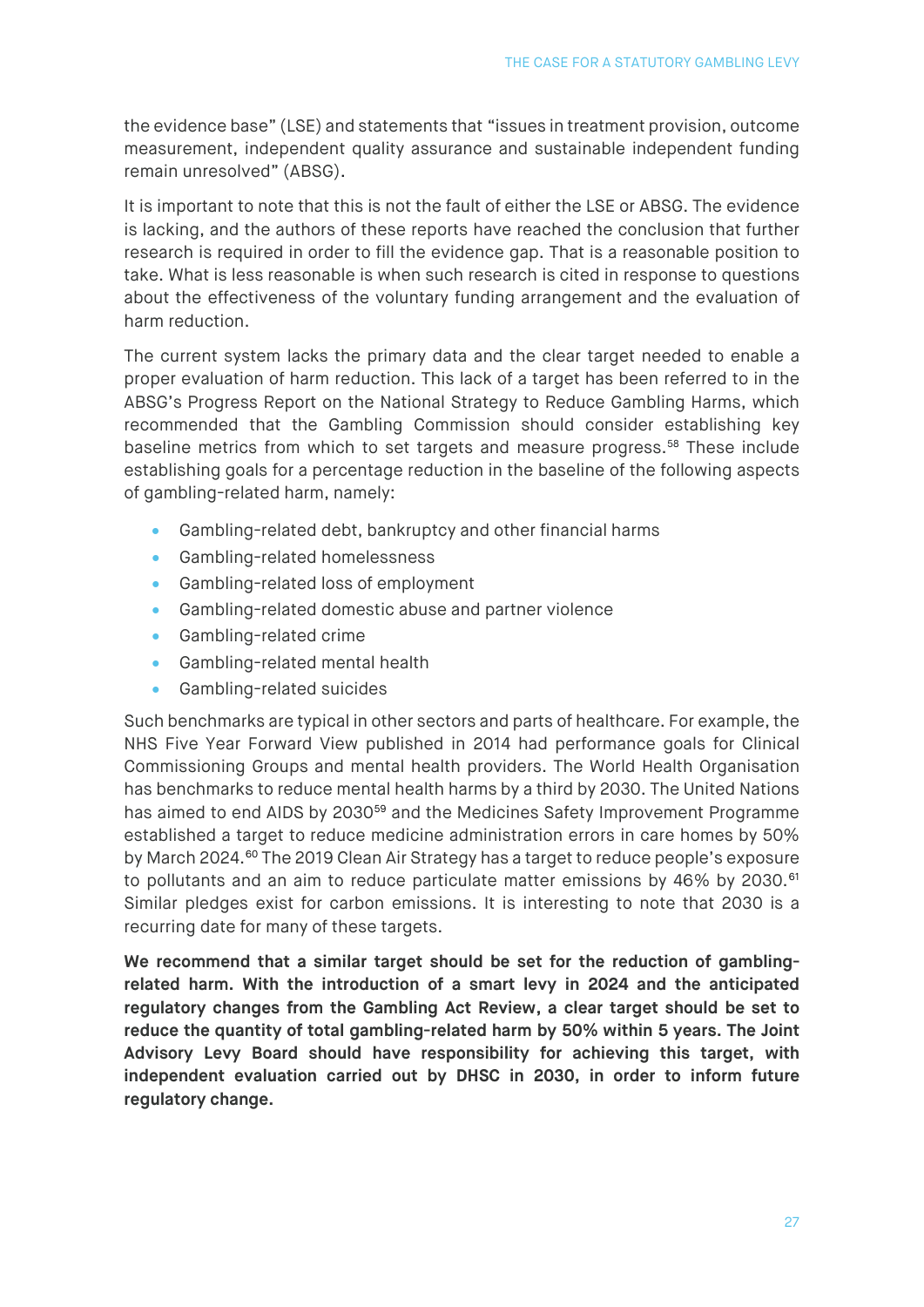# <span id="page-27-0"></span>ENDNOTES

<span id="page-27-1"></span><sup>1</sup> [https://www.gov.uk/government/speeches/gambling-ministers-speech-for-the](https://www.gov.uk/government/speeches/gambling-ministers-speech-for-the-gambleaware-conference)[gambleaware-conference](https://www.gov.uk/government/speeches/gambling-ministers-speech-for-the-gambleaware-conference)

<span id="page-27-2"></span><sup>2</sup> [https://www.who.int/docs/default-source/substance-use/the-epidemiology-and-impact](https://www.who.int/docs/default-source/substance-use/the-epidemiology-and-impact-of-gambling-disorder-and-other-gambling-relate-harm.pdf)[of-gambling-disorder-and-other-gambling-relate-harm.pdf](https://www.who.int/docs/default-source/substance-use/the-epidemiology-and-impact-of-gambling-disorder-and-other-gambling-relate-harm.pdf)

<span id="page-27-3"></span><sup>3</sup> [https://www.gov.uk/government/publications/gambling-related-harms-evidence](https://www.gov.uk/government/publications/gambling-related-harms-evidence-review/gambling-related-harms-evidence-review-summary)[review/gambling-related-harms-evidence-review-summary](https://www.gov.uk/government/publications/gambling-related-harms-evidence-review/gambling-related-harms-evidence-review-summary)

<span id="page-27-4"></span><sup>4</sup> [https://www.gov.uk/government/publications/review-of-the-gambling-act-2005-terms-of](https://www.gov.uk/government/publications/review-of-the-gambling-act-2005-terms-of-reference-and-call-for-evidence/review-of-the-gambling-act-2005-terms-of-reference-and-call-for-evidence)[reference-and-call-for-evidence/review-of-the-gambling-act-2005-terms-of-reference-and](https://www.gov.uk/government/publications/review-of-the-gambling-act-2005-terms-of-reference-and-call-for-evidence/review-of-the-gambling-act-2005-terms-of-reference-and-call-for-evidence)[call-for-evidence](https://www.gov.uk/government/publications/review-of-the-gambling-act-2005-terms-of-reference-and-call-for-evidence/review-of-the-gambling-act-2005-terms-of-reference-and-call-for-evidence)

<span id="page-27-5"></span><sup>5</sup> <https://www.begambleaware.org/for-professionals/about-us>

<span id="page-27-6"></span><sup>6</sup> [https://www.gamblingcommission.gov.uk/print/advice-to-the-gambling-commission-on-a](https://www.gamblingcommission.gov.uk/print/advice-to-the-gambling-commission-on-a-statutory-levy#ref-39)[statutory-levy#ref-39](https://www.gamblingcommission.gov.uk/print/advice-to-the-gambling-commission-on-a-statutory-levy#ref-39)

<span id="page-27-7"></span><sup>7</sup> [https://www.gamblingcommission.gov.uk/licensees-and-businesses/guide/page/the](https://www.gamblingcommission.gov.uk/licensees-and-businesses/guide/page/the-process-for-organisations-who-wish-to-be-on-the-list-for-annual-lccp-ret)[process-for-organisations-who-wish-to-be-on-the-list-for-annual-lccp-ret](https://www.gamblingcommission.gov.uk/licensees-and-businesses/guide/page/the-process-for-organisations-who-wish-to-be-on-the-list-for-annual-lccp-ret)

<span id="page-27-8"></span><sup>8</sup> <https://committees.parliament.uk/oralevidence/13/html/>

<span id="page-27-9"></span><sup>9</sup> [https://hansard.parliament.uk/commons/2019-07-02/debates/E0B3E909-E0A1-40A5-](https://hansard.parliament.uk/commons/2019-07-02/debates/E0B3E909-E0A1-40A5-B465-9D7CEDDF491E/ProblemGambling) [B465-9D7CEDDF491E/ProblemGambling](https://hansard.parliament.uk/commons/2019-07-02/debates/E0B3E909-E0A1-40A5-B465-9D7CEDDF491E/ProblemGambling)

<span id="page-27-10"></span><sup>10</sup> <https://bettingandgamingcouncil.com/news/100mpledge-to-help-problem-gamblers>

<span id="page-27-11"></span><sup>11</sup> [https://www.theguardian.com/society/2020/jun/24/uk-betting-firms-move-to-redirect](https://www.theguardian.com/society/2020/jun/24/uk-betting-firms-move-to-redirect-problem-gambling-funds-raises-concerns)[problem-gambling-funds-raises-concerns](https://www.theguardian.com/society/2020/jun/24/uk-betting-firms-move-to-redirect-problem-gambling-funds-raises-concerns)

<span id="page-27-12"></span><sup>12</sup> [https://www.bmj.com/company/newsroom/leading-academics-call-for-statutory-levy-on](https://www.bmj.com/company/newsroom/leading-academics-call-for-statutory-levy-on-gambling-firms-to-reduce-harm/)[gambling-firms-to-reduce-harm/](https://www.bmj.com/company/newsroom/leading-academics-call-for-statutory-levy-on-gambling-firms-to-reduce-harm/)

<span id="page-27-13"></span><sup>13</sup> https://www.thelancet.com/journals/lanpsy/article/PIIS2215-0366(21)00356-4/fulltext

<span id="page-27-14"></span><sup>14</sup> [https://www.theguardian.com/society/2020/oct/29/only-3-of-uk-problem-gamblers-get](https://www.theguardian.com/society/2020/oct/29/only-3-of-uk-problem-gamblers-get-proper-help-says-study)[proper-help-says-study](https://www.theguardian.com/society/2020/oct/29/only-3-of-uk-problem-gamblers-get-proper-help-says-study)

<span id="page-27-15"></span><sup>15</sup> [https://www.begambleaware.org/news/gambleaware-publishes-202021-national](https://www.begambleaware.org/news/gambleaware-publishes-202021-national-gambling-treatment-service-annual-statistics)[gambling-treatment-service-annual-statistics](https://www.begambleaware.org/news/gambleaware-publishes-202021-national-gambling-treatment-service-annual-statistics)

<span id="page-27-16"></span><sup>16</sup> [https://www.gov.uk/government/publications/review-of-the-gambling-act-2005-terms](https://www.gov.uk/government/publications/review-of-the-gambling-act-2005-terms-of-reference-and-call-for-evidence/review-of-the-gambling-act-2005-terms-of-reference-and-call-for-evidence)[of-reference-and-call-for-evidence/review-of-the-gambling-act-2005-terms-of-reference](https://www.gov.uk/government/publications/review-of-the-gambling-act-2005-terms-of-reference-and-call-for-evidence/review-of-the-gambling-act-2005-terms-of-reference-and-call-for-evidence)[and-call-for-evidence](https://www.gov.uk/government/publications/review-of-the-gambling-act-2005-terms-of-reference-and-call-for-evidence/review-of-the-gambling-act-2005-terms-of-reference-and-call-for-evidence)

<span id="page-27-17"></span><sup>17</sup> <https://www.legislation.gov.uk/ukpga/2005/19/section/123>

<span id="page-27-18"></span><sup>18</sup> <https://www.legislation.gov.uk/ukpga/2005/19/section/100>

<span id="page-27-19"></span><sup>19</sup> [https://www.gamblingcommission.gov.uk/guidance/advice-to-the-gambling-commission](https://www.gamblingcommission.gov.uk/guidance/advice-to-the-gambling-commission-on-a-statutory-levy/advice-to-the-gambling-commission-on-a-statutory-levy-the-case-for-change)[on-a-statutory-levy/advice-to-the-gambling-commission-on-a-statutory-levy-the-case-for](https://www.gamblingcommission.gov.uk/guidance/advice-to-the-gambling-commission-on-a-statutory-levy/advice-to-the-gambling-commission-on-a-statutory-levy-the-case-for-change)[change](https://www.gamblingcommission.gov.uk/guidance/advice-to-the-gambling-commission-on-a-statutory-levy/advice-to-the-gambling-commission-on-a-statutory-levy-the-case-for-change)

<span id="page-27-20"></span><sup>20</sup> <https://committees.parliament.uk/oralevidence/98/html/>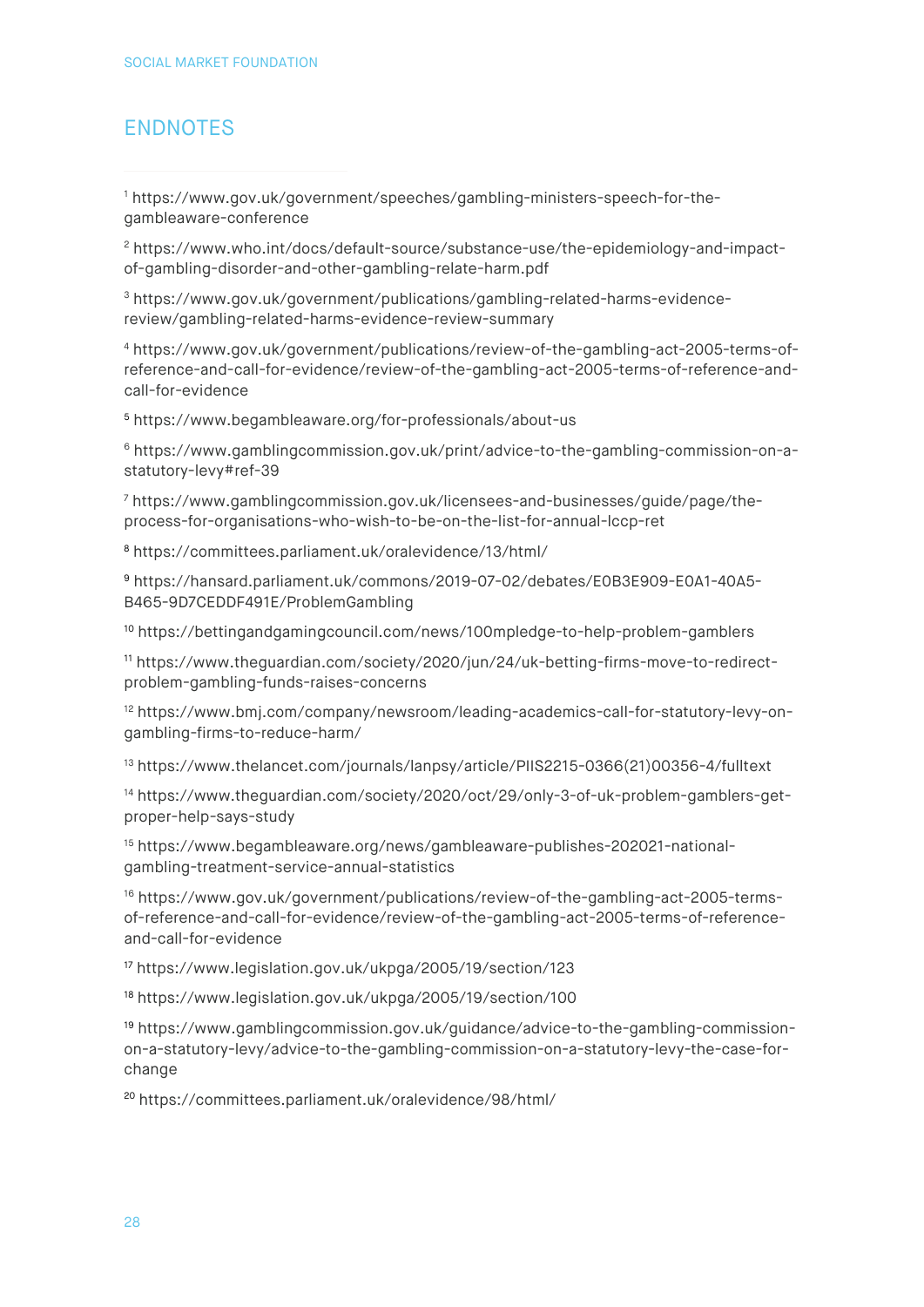<span id="page-28-0"></span><sup>21</sup> [https://www.begambleaware.org/sites/default/files/2021-](https://www.begambleaware.org/sites/default/files/2021-04/GambleAware_submission_to_DCMS_Gambling_Review_FINAL.pdf) [04/GambleAware\\_submission\\_to\\_DCMS\\_Gambling\\_Review\\_FINAL.pdf](https://www.begambleaware.org/sites/default/files/2021-04/GambleAware_submission_to_DCMS_Gambling_Review_FINAL.pdf)

<span id="page-28-1"></span><sup>22</sup> [https://www.thetimes.co.uk/article/gambling-is-a-public-health-issue-time-for-a](https://www.thetimes.co.uk/article/gambling-is-a-public-health-issue-time-for-a-mandatory-levy-on-bookies-2qh9scz6l)[mandatory-levy-on-bookies-2qh9scz6l](https://www.thetimes.co.uk/article/gambling-is-a-public-health-issue-time-for-a-mandatory-levy-on-bookies-2qh9scz6l)

<span id="page-28-2"></span><sup>23</sup> [https://publications.parliament.uk/pa/ld5801/ldselect/ldgamb/79/7911.htm#footnote-127](https://publications.parliament.uk/pa/ld5801/ldselect/ldgamb/79/7911.htm#footnote-127-backlink) [backlink](https://publications.parliament.uk/pa/ld5801/ldselect/ldgamb/79/7911.htm#footnote-127-backlink)

<span id="page-28-3"></span><sup>24</sup> [https://www.gov.uk/government/groups/advisory-group-on-the-special-educational](https://www.gov.uk/government/groups/advisory-group-on-the-special-educational-needs-and-disabilities-review-of-disagreement-resolution-arrangements)[needs-and-disabilities-review-of-disagreement-resolution-arrangements](https://www.gov.uk/government/groups/advisory-group-on-the-special-educational-needs-and-disabilities-review-of-disagreement-resolution-arrangements)

<span id="page-28-4"></span><sup>25</sup> [https://www.gov.uk/government/groups/cross-government-working-group-on](https://www.gov.uk/government/groups/cross-government-working-group-on-employment-status)[employment-status](https://www.gov.uk/government/groups/cross-government-working-group-on-employment-status)

<span id="page-28-5"></span><sup>26</sup> https://www.thelancet.com/journals/lanpsy/article/PIIS2215-0366(21)00356-4/fulltext

<span id="page-28-6"></span><sup>27</sup> <https://committees.parliament.uk/oralevidence/13/html/>

<span id="page-28-7"></span><sup>28</sup> [https://www.gamblingcommission.gov.uk/statistics-and-research/publication/problem](https://www.gamblingcommission.gov.uk/statistics-and-research/publication/problem-gambling-screens)[gambling-screens](https://www.gamblingcommission.gov.uk/statistics-and-research/publication/problem-gambling-screens)

 $29$ 

<span id="page-28-8"></span>[https://assets.ctfassets.net/j16ev64qyf6l/5tpgsNwwUmqWzDEmvd2jxG/666e97cbb55a13b4](https://assets.ctfassets.net/j16ev64qyf6l/5tpgsNwwUmqWzDEmvd2jxG/666e97cbb55a13b47c17854c2426d7af/Measuring-gambling-related-harms-framework.pdf) [7c17854c2426d7af/Measuring-gambling-related-harms-framework.pdf](https://assets.ctfassets.net/j16ev64qyf6l/5tpgsNwwUmqWzDEmvd2jxG/666e97cbb55a13b47c17854c2426d7af/Measuring-gambling-related-harms-framework.pdf)

30

<span id="page-28-9"></span>[https://www.local.gov.uk/sites/default/files/documents/Gambling%20related%20harm%20](https://www.local.gov.uk/sites/default/files/documents/Gambling%20related%20harm%20-Dr%20Heather%20Wardle.pdf) [-Dr%20Heather%20Wardle.pdf](https://www.local.gov.uk/sites/default/files/documents/Gambling%20related%20harm%20-Dr%20Heather%20Wardle.pdf)

<span id="page-28-10"></span><sup>31</sup> [https://www.ippr.org/files/publications/pdf/Cards-on-the-table\\_Dec16.pdf](https://www.ippr.org/files/publications/pdf/Cards-on-the-table_Dec16.pdf)

<span id="page-28-11"></span><sup>32</sup> [https://www.gamblingcommission.gov.uk/strategy/national-strategy-to-reduce-gambling](https://www.gamblingcommission.gov.uk/strategy/national-strategy-to-reduce-gambling-harms/research-to-inform-action-defining-measuring-and-monitoring-gambling-related)[harms/research-to-inform-action-defining-measuring-and-monitoring-gambling-related](https://www.gamblingcommission.gov.uk/strategy/national-strategy-to-reduce-gambling-harms/research-to-inform-action-defining-measuring-and-monitoring-gambling-related)

33

<span id="page-28-12"></span>[https://assets.ctfassets.net/j16ev64qyf6l/2ekwzjSuvpGRC0vlyXrfLs/c27e65ab43bc179a0c3](https://assets.ctfassets.net/j16ev64qyf6l/2ekwzjSuvpGRC0vlyXrfLs/c27e65ab43bc179a0c3c06c24df164f9/Measuring_gambling_harms_methodologies_data_scoping_study.pdf) [c06c24df164f9/Measuring\\_gambling\\_harms\\_methodologies\\_data\\_scoping\\_study.pdf](https://assets.ctfassets.net/j16ev64qyf6l/2ekwzjSuvpGRC0vlyXrfLs/c27e65ab43bc179a0c3c06c24df164f9/Measuring_gambling_harms_methodologies_data_scoping_study.pdf)

34

<span id="page-28-13"></span>[https://assets.ctfassets.net/j16ev64qyf6l/2ekwzjSuvpGRC0vlyXrfLs/c27e65ab43bc179a0c3](https://assets.ctfassets.net/j16ev64qyf6l/2ekwzjSuvpGRC0vlyXrfLs/c27e65ab43bc179a0c3c06c24df164f9/Measuring_gambling_harms_methodologies_data_scoping_study.pdf) [c06c24df164f9/Measuring\\_gambling\\_harms\\_methodologies\\_data\\_scoping\\_study.pdf](https://assets.ctfassets.net/j16ev64qyf6l/2ekwzjSuvpGRC0vlyXrfLs/c27e65ab43bc179a0c3c06c24df164f9/Measuring_gambling_harms_methodologies_data_scoping_study.pdf) 35

<span id="page-28-14"></span>[https://assets.ctfassets.net/j16ev64qyf6l/2ekwzjSuvpGRC0vlyXrfLs/c27e65ab43bc179a0c3](https://assets.ctfassets.net/j16ev64qyf6l/2ekwzjSuvpGRC0vlyXrfLs/c27e65ab43bc179a0c3c06c24df164f9/Measuring_gambling_harms_methodologies_data_scoping_study.pdf) [c06c24df164f9/Measuring\\_gambling\\_harms\\_methodologies\\_data\\_scoping\\_study.pdf](https://assets.ctfassets.net/j16ev64qyf6l/2ekwzjSuvpGRC0vlyXrfLs/c27e65ab43bc179a0c3c06c24df164f9/Measuring_gambling_harms_methodologies_data_scoping_study.pdf)

36

<span id="page-28-15"></span>https://assets.ctfassets.net/j16ev64qyf6l/5tpgsNwwUmqWzDEmvd2jxG/666e97cbb55a13b4 7c17854c2426d7af/Measuring-gambling-related-harms-framework.pdf

<span id="page-28-16"></span><sup>37</sup> <https://www.gov.uk/government/publications/gambling-related-harms-evidence-review>

<span id="page-28-17"></span><sup>38</sup> <https://www.gov.uk/government/publications/gambling-related-harms-evidence-review>

<span id="page-28-18"></span><sup>39</sup> <https://committees.parliament.uk/writtenevidence/125/html/>

<span id="page-28-19"></span><sup>40</sup> <https://committees.parliament.uk/oralevidence/13/html/>